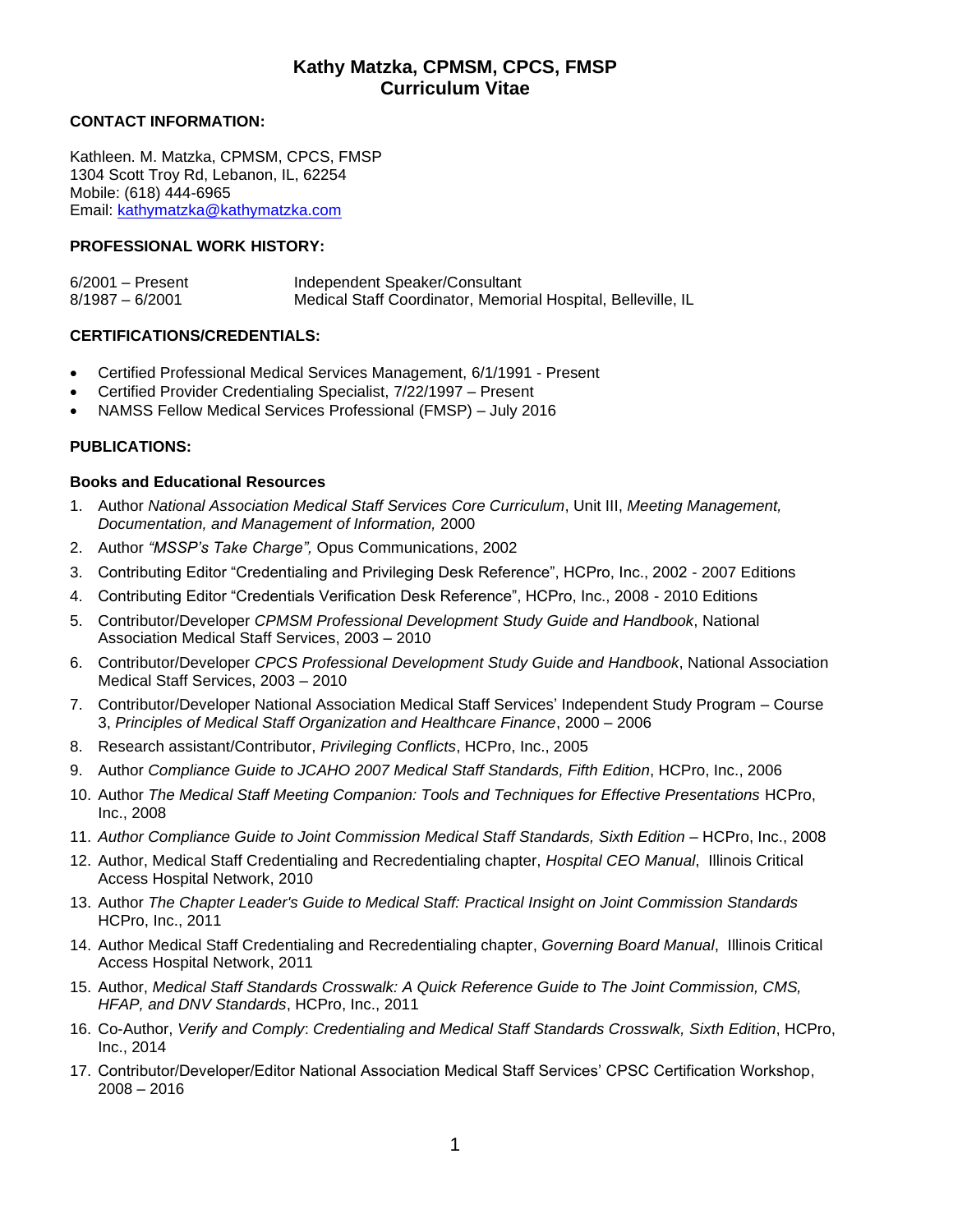- 18. Contributor/Developer/Editor National Association Medical Staff Services' CPMSM Certification Workshop, 2008 – 2016
- 19. Author, *The Clinicians Quick Guide to Credentialing and Privileging*, HCPro, Inc., 2017
- 20. Contributor *The Credentialing and Privileging Toolbox: Field Tested Documents for Compliance, Management, and Process Improvement*, HcPro, 2017
- 21. Contributor, *Medical Staff Management: Forms, Policies, and Procedures for Healthcare Providers*
- 22. Author *The Chapter Leader's Guide to Medical Staff: Practical Insight on Joint Commission Standards, Second Edition,* HCPro, 2019

#### **Professional Magazine Articles Published**

- 1. "Confidentiality in the Documentation of Peer Review Activities", National Association of Medical Staff Services *OverView*: January-February 1994; Vol. 21, No.1
- 2. "Taking the Initiative", National Association of Medical Staff Services *OverView*: July-August 1995; Vol. 22, No.4
- 3. "Take Care When Releasing Information to Third Parties", National Association of Medical Staff Services *OverView*: July-August 1996; Vol. 23, No.4
- 4. "Reengineering the Medical Staff Peer Review Process", National Association of Medical Staff Services *OverView*: August 1997; Vol. 24, Issue 7
- 5. January December, 1997 Monthly column *Situations and Solutions*, National Association of Medical Staff Services *OverView*
- 6. Letter to Editor *The Physician Executive*, Jan./Feb. 1999, Re: Article entitled "A Centralized Verification System"
- 7. *JCAHO Clarifies Use of Temporary Privileges – Again*, National Association Medical Staff Services *Synergy*, May/June 2001
- 8. *Developing Leadership and Management Skills*, NAMSS Synergy, Volume 32 No. 3, May/June 2004
- 9. "Hospitals and Medical Staffs Square Off Over Bylaws Amendment", National Association Medical Staff Services *Synergy*, Vol. 32, No. 6, November/December 2004
- 10. "JCAHO Under Congressional Gun", National Association Medical Staff Services *Synergy*, Vol. 34, No. 6, November/December 2006
- 11. "Credentials File Audits: Patient Safety and Organization Protection", *New Perspectives*, November 2008 Journal of the Association of Healthcare Internal Auditors, Inc. Vol. 27, No. 4 – Awarded Non-Member Article of the Year
- 12. "Striving Toward Transparency in Credentialing and Privileging Decisions", Physician Executive Journal, American College of Physician Executives, March/ April, 2010; reprint in NAMSS *Synergy* March/April 2010
- 13. "The Evolving Medical Staff: Keeping up with the Practice of Hospital Medicine", Physician Executive Journal, American College of Physician Executives, September/October 2011
- 14. "Getting and Sharing Relevant Data", Credentialing Resource Center Journal, March 2015
- 15. "It is Time to Rewrite the Healthcare Quality Improvement Act of 1986", *Physician Leadership Journal*, January/February 2017
- 16. "Is it Time to Rewrite the Healthcare Quality Improvement Act of 1986?", NAMSS *Synergy*, May/June 2017
- 17. "Consulting as an Expert Witness in Credentialing and Privileging", NAMSS *Synergy*, July/August 2018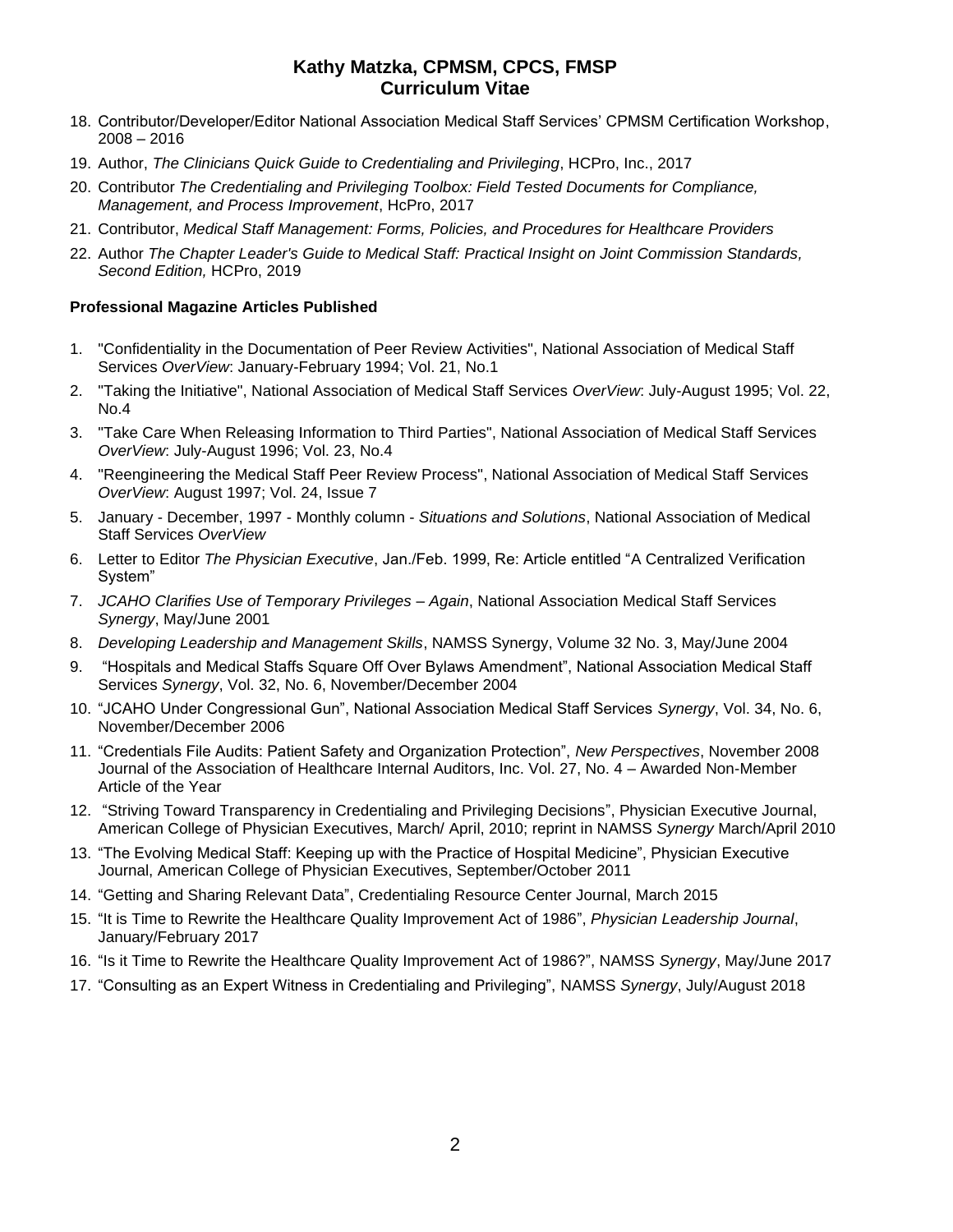#### **PROFESSIONAL MEMBERSHIPS**

- National Association Medical Staff Services
- Missouri Association Medical Staff Services
- **Illinois Association Medical Staff Services**
- Greater St. Louis Area Chapter of the Missouri Association Medical Staff Services

#### **AWARDS**

- Member Article of the Year, NAMSS Overview, October, 1995
- Non-Member Author of the Year, Association of Healthcare Internal Auditors, September 2009
- Joan Covell Carpenter Award, National Association Medical Staff Services, October, 2017

#### **PROFESSIONAL APPOINTMENTS**

- Instructor, National Association Medical Staff Services, 2005 2017
- Credentialing Resource Center News, Analysis, and Education Board October 2016 present
- Editorial Advisory Board *Briefings on Credentialing*, HCPro, March 1997 October 2016
- Editorial Advisory Board, *Credentialing and Peer Review Legal Insider*, HCPro, January 2008 October 2016
- Advisory Board, The Council On The Global Integration Of Healthcare 2009 2012
- Editorial Advisory Board, *Advisor for Medical and Professional Staff Services*, C&R Publications, 2002 2006
- NAMSS Independent Study Program Team Member 2000 2007
- NAMSS Library Team Member 2002- 2007
- President, Missouri Association of Medical Staff Services, November 2000 2002
- President-Elect, Missouri Association of Medical Staff Services, June 2000 November 2000
- President, Greater St. Louis Area Chapter Missouri Association of Medical Staff Services, 1998 –1999
- President-Elect, Greater St. Louis Area Chapter Missouri Association Medical Staff Services, 1996 1997
- Editorial Board, *OverView*, National Association of Medical Staff Services, January December, 1997
- National Association of Medical Staff Services Strategic Planning Committee 1997
- National Association of Medical Staff Services Conference Planning Committee 1998 1999
- National Association of Medical Staff Services Nominating Committee 1999 2000

#### **PRESENTATIONS**

- 1. "Reengineering the Peer Review Process", Missouri Association of Medical Staff Services, Osage Beach, MO, June 27, 1997
- 2. "Reengineering the Peer Review Process", Greater St. Louis Area Chapter of Missouri Association of Medical Staff Services, St. Louis, MO, September 15, 1997
- 3. "Credentialing Basics" St. Louis University School of Allied Health, St. Louis, MO, March 2000, and March 2001, March 2002, March 2004
- 4. "Illinois Standard Credentials Application" Memorial Hospital, Belleville, IL November, 2000
- 5. "Credentialing Basics Panel Discussion" Missouri Association of Medical Staff Services and Kansas Association of Medical Staff Services Summer Educational Conference, Kansas City, MO, August 3, 2001.
- 6. "JCAHO Standards for the Medical Staff" Memorial Hospital, Belleville, IL , July, 2001
- 7. **"**Gearing Up for Compliance" Illinois Hospital & Health Systems Organization Conference, Panel Discussion, Springfield, IL, November 1, 2001, Chicago, IL, November 2, 2001
- 8. "Temporary Privileges and Fast Track Credentialing", Missouri Association of Medical Staff Services Fall Conference, Missouri Hospital Association Annual Meeting, Osage Beach, MO, November 8, 2001
- 9. "Professional Development for MSSPs", Greater StL Chapter MOAMSS, St. Louis, MO, March 12, 2003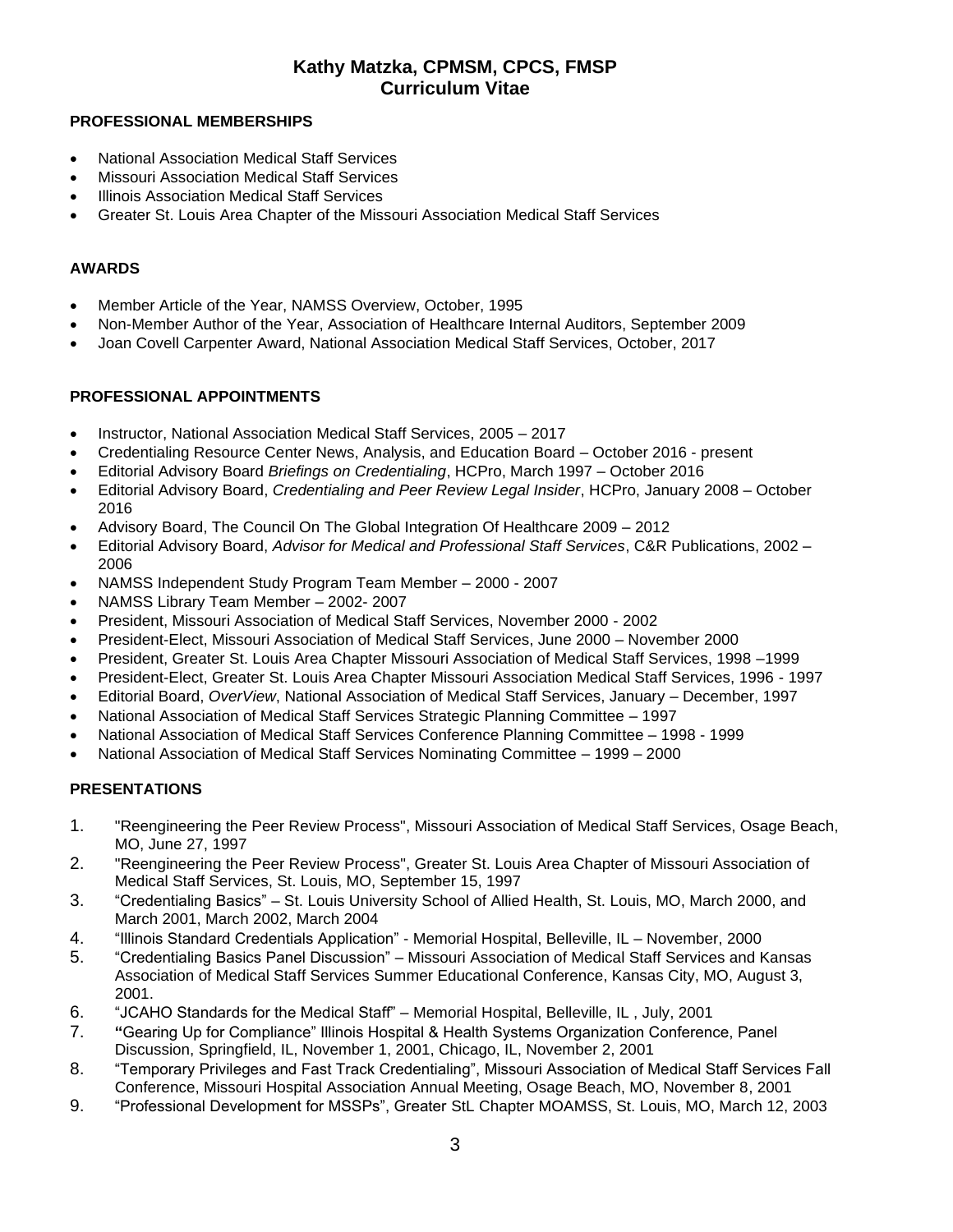- 10. Administration and Management, NAMSS Seminar Series, Nashville, TN, March 28, 2003.
- 11. "Professional Development for MSSPs", Michigan Association Medical Staff Services Conference, Frankenmuth, MI, April 24, 2003
- 12. "Administration and Management Concepts" Greater St. Louis Area Chapter, Missouri Association Medical Staff Services Conference, St. Louis, MO, August 16, 2003
- 13. "Professional Development for MSSPs", Greater St. Louis Area Chapter, Missouri Association Medical Staff Services Conference, St. Louis, MO, August 16, 2003
- 14. "Professional Development for MSSPs", Michigan Association Medical Staff Services Conference, Frankenmuth, MI, April 24, 2003
- 15. "Administration and Management Concepts" Greater St. Louis Area Chapter, Missouri Association Medical Staff Services Conference, St. Louis, MO, August 16, 2003
- 16. "Professional Development for MSSPs", Greater St. Louis Area Chapter, Missouri Association Medical Staff Services Conference, St. Louis, MO, August 16, 2003
- 17. "MSSPs Take Charge, Keys to Professional Development", Nevada Association Medical Staff Services Conference, August 22, 2003
- 18. "Credentialing and Privileging AHPs and CAM Providers", Nevada Association Medical Staff Services Conference, August 22, 2003
- 19. "Credentialing and Privileging Basics", Missouri Association Medical Staff Services Conference, Springfield, MO. November 11, 2003.
- 20. "MSSPs Take Charge, Keys to Professional Development", Nevada Association Medical Staff Services Conference, November 13, 2003
- 21. "MSSPs Take Charge, Keys to Professional Development", Greater St. Louis Area Chapter Missouri Association Medical Staff Services Meeting, January 15, 2004
- 22. "Medical Staff Meeting Management", New Hampshire Association Medical Staff Services Conference, Manchester, NH, April 29-30, 2004
- 23. "Medical Staff Meeting Management", New Hampshire Association Medical Staff Services Conference, Manchester, NH, April 29-30, 2004
- 24. "Basic Credentialing and Recredentialing" , New Hampshire Association Medical Staff Services Conference, Manchester, NH, April 29-30, 2004
- 25. "MSSPs Take Charge, Keys to Professional Development", New Hampshire Association Medical Staff Services Conference, Manchester, NH, April 29-30, 2004
- 26. "MSSPs Take Charge, Keys to Professional Development", Florida Association Medical Staff Services Conference, Dayton, FL, May 13, 2004
- 27. "MSSPs Take Charge, Keys to Professional Development", Georgia/Alabama Association Medical Staff Services Conference, Destin, FL, May 21, 2004
- 28. "MSSPs Take Charge, Keys to Professional Development", Illinois Association Medical Staff Services Conference, Oakbrook, Il, June 17, 2004
- 29. "Medical Staff Meeting Management", Missouri Hospital Association, Jefferson City, MO, September 15, 2004
- 30. "Medical Staff Meeting Management", Greater St. Louis Area Chapter Missouri Association Medical Staff Services Meeting, September 19, 2004
- 31. "Medical Staff Meeting Management", Wisconsin Assoc. Medical Staff Services, Elkhart Lake, WI, October 21, 2004
- 32. "Temporary and Disaster Privileges and Expedited Credentialing", Wisconsin Association Medical Staff Services, Elkhart Lake, WI, October 21, 2004
- 33. "MSPs Take Charge, Keys to Professional Development", Wisconsin Association Medical Staff Services, Elkhart Lake, WI, October 21, 2004
- 34. "Current Issues in Credentialing", Maryland Association Medical Staff Services, Olney, MA, November 5, 2004
- 35. "Evaluating the Effectiveness of Medical Staff Meetings and Restructuring of Committees", Maryland Association Medical Staff Services, Olney, MA, November 5, 2004
- 36. "Evaluating, Developing and Implementing Core Privileges, Maryland Association Medical Staff Services, Olney, MA, November 5, 2004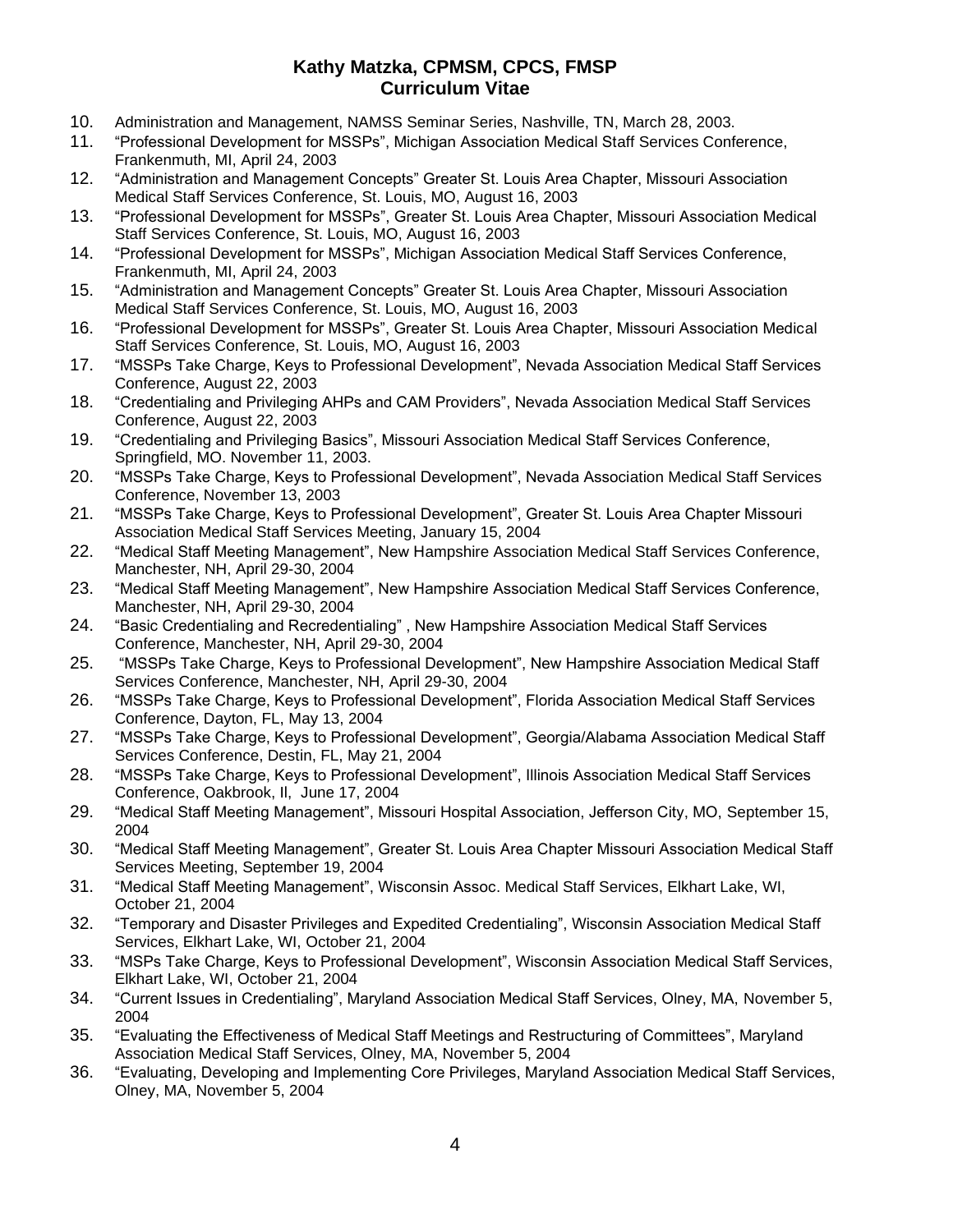- 37. "Evaluating, Developing and Implementing Core Privileges", New Hampshire Association Medical Staff Services, North Conway, NH, May 19, 2005
- 38. "Hot Topics in Credentialing and Privileging", New Hampshire Association Medical Staff Services, North Conway, NH, May 19, 2005
- 39. "Credentialing Physicians and Allied Health Professionals", Missouri Hospital Association, Springfield, MO, June 16, 2005,
- 40. "Credentialing Physicians and Allied Health Professionals", Missouri Hospital Association, Blue Springs, MO, July 28 2005
- 41. "Credentialing Physicians and Allied Health Professionals", Missouri Hospital Association, St. Louis, MO August 11, 2005
- 42. "Hot Topics in Credentialing and Privileging", Nebraska Association Medical Staff Services, Omaha, NE, September 23, 2005
- 43. "MSPs Take Charge, Keys to Professional Development", Nebraska Association Medical Staff Services, Omaha, NE, September 23, 2005
- 44. "Networking Techniques for MSPs" Webinar through Edge-U-Cate, October 14, 2005
- 45. "Privileging Essentials", Symed Users Conference, Franklin, TN, April 6, 2006
- 46. "Peer Review", Symed Users Conference, Franklin, TN, April 6, 2006
- 47. "Hot Topics in Credentialing and Privileging", Kentucky Association Medical Staff Services, Louisville, KY, April 14, 2006
- 48. "Effective Communication for MSPs", Kentucky Association Medical Staff Services, Louisville, KY, April 14, 2006
- 49. "Hot Topics in Credentialing and Privileging", South Dakota Association Medical Staff Service, Sioux Falls, South Dakota, April 24, 2006
- 50. "MSSPs Take Charge: Keys to Professional Development", South Dakota Association Medical Staff Service, Sioux Falls, South Dakota, April 24, 2006
- 51. "Hot Topics in Credentialing and Privileging" Pennsylvania Association Medical Staff Services, Altoona, PA, May 4, 2006
- 52. "Core Privileges Understanding what CMS, JCAHO, and AOA Require for Privileging", Pennsylvania Association Medical Staff Services, Altoona, PA, May 4, 2006
- 53. "Evaluating the Effectives of Medical Staff Meetings, Illinois Association Medical Staff Services, Chicago, IL, May 5, 2006
- 54. "MSSPs Take Charge: Defining and Communicating Your Value", Illinois Association Medical Staff Services, Chicago, IL May 5, 2006
- 55. "Medical Staff Bylaws", Missouri Hospital Association, Columbia, MO, May 17, 2006
- 56. "Temporary and Disaster Privileging", Massachusetts Association of Medical Staff Services 23rd Annual Education Conference, South Yarmouth, Massachusetts, June 1, 2006
- 57. "Provider Competency in Privileging", Tennessee Association Medical Staff Services, Gatlinburg, TN, June 10, 2006
- 58. "Credentialing and Privileging Basics", Tennessee Association Medical Staff Services, Gatlinburg, TN, June 10, 2006
- 59. "Hot Topics in Credentialing and Privileging", Greater St. Louis Area Chapter of Missouri Association Medical Staff Services, St. Louis, MO, July 12, 2006
- 60. "Getting Noticed in a Good Way", Greater St. Louis Area Chapter of Missouri Association Medical Staff Services, St. Louis, MO, July 12, 2006
- 61. "Professional Development for Medical Staff Services Professionals" 2 Day seminar covering credentialing, privileging and medical staff services management, National Association Medical Staff Services Annual Conference, Atlanta, GA, September 16-17, 2006
- 62. "Getting Noticed in a Good Way Networking and Communication Skills", National Association Medical Staff Services Annual Conference, Atlanta, GA, September 20, 2006.
- 63. "Getting Noticed in a Good Way Networking and Communication Skills", Wisconsin Association Medical Staff Services Annual Conference, Sheboygan, WI, October 19, 2006.
- 64. "Provider Competency in Privileging"; Mississippi Association Medical Staff Services Annual Conference; Jackson, MS, December 6, 2006.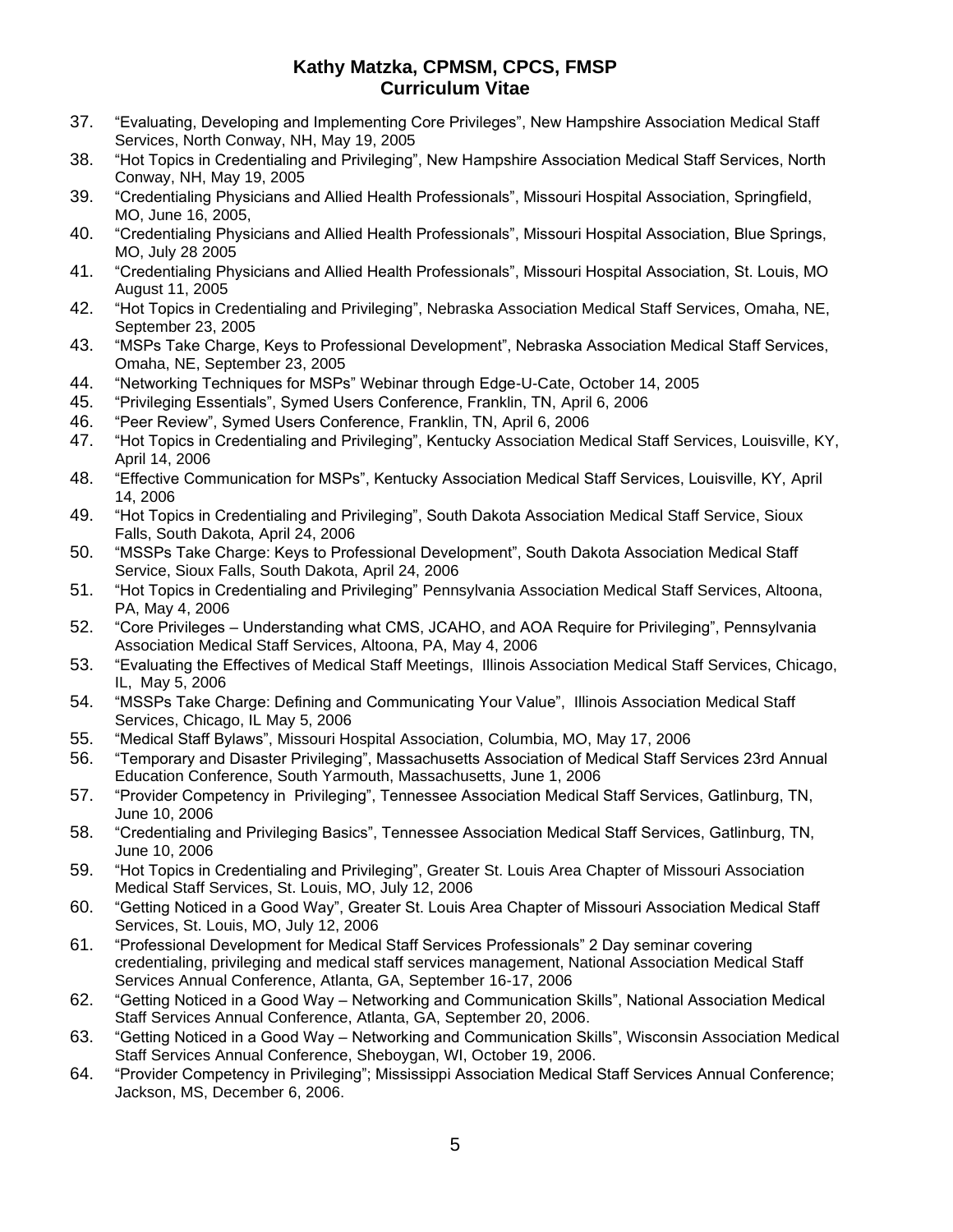- 65. "Credentialing Allied Health Professionals and Complementary and Alternative Medicine Providers"; Mississippi Association Medical Staff Services Annual Conference; Jackson, MS, December 6, 2006
- 66. "Credentialing and Privileging: The Basics and Beyond", Missouri Hospital Association, Columbia, MO, January 31, 2007
- 67. "Provider Competency in Privileging", Oregon Association Medical Staff Services Annual Conference, Newport, OR, March 21-22, 2007.
- 68. "Peer Review and Performance Improvement", Oregon Association Medical Staff Services Annual Conference, Newport, OR, March 21-22, 2007
- 69. "Credentialing Comprehensive and Alternative Medicine Providers", Oregon Association Medical Staff Services Annual Conference, Newport, OR, March 21-22, 2007
- 70. "MSPs Take Charge!", Oregon Association Medical Staff Services Annual Conference, Newport, OR, March 21-22, 2007
- 71. "Credentialing and Privileging Basics and Beyond", Colorado Association Medical Staff Services, Cripple Creek, Colorado, May 4-5, 2007
- 72. "MSP's Take Charge", Colorado Association Medical Staff Services, Cripple Creek, Colorado, May 4-5, 2007
- 73. "Understanding the Peer Review and Performance Improvement Processes". Colorado Association Medical Staff Services, Cripple Creek, Colorado, May 4-5, 2007
- 74. "Joint Commission Medical Staff Standards" Colorado Association Medical Staff Services, Cripple Creek, Colorado, May 4-5, 2007
- 75. "Peer Review", Washington Association Medical Staff Services, Kennewick, Washington, May 17, 2007
- 76. "Credentialing and Privileging of AHP and CAM", Washington Association Medical Staff Services, Kennewick, Washington, May 17, 2007
- 77. "Professional Development for Medical Staff Services Professionals" 2 Day seminar covering credentialing, privileging and medical staff services management, National Association Medical Staff Services Annual Conference, New York, NY, September 29-30, 2007
- 78. "Extraordinary Leadership Workshop: Transforming Good Managers into Great Leaders", National Association Medical Staff Services Annual Conference, New York, NY, October 3, 2007
- 79. "Recent Changes in Joint Commission Medical Staff Standards", Greater St. Louis Area Chapter of the Missouri Association Medical Staff Services, Belleville, IL, October 10, 2007
- 80. "Optimize Credentialing and MEC Meetings: Achieving Effectiveness through MSP/Medical Staff Collaboration" HCPro Webinar, October 6, 2007
- 81. "Provider Competency in Privileging", Maryland Association Medical Staff Services, November 9, 2007
- 82. "Credentialing and Privileging: The Basics and Beyond", Missouri Hospital Association, Columbia, MO, January 16, 2008
- 83. "Credentialing and Privileging Overview", Memorial Hospital Medical Office Assistants, Belleville, IL, March 14, 2008
- 84. "Leadership is Succession Planning", Missouri Association Medical Staff Services, St. Louis, MO, April 18, 2008
- 85. "Leadership is Succession Planning", New Jersey Association Medical Staff Services, Atlantic City, NJ, April 25, 2008
- 86. "NCQA Standards Update", New Jersey Association Medical Staff Services, Services, Atlantic City, NJ, April 25, 2008
- 87. "Effective Communication", New Jersey Association Medical Staff Services, Services, Atlantic City, NJ, April 25, 2008
- 88. "Provider Competency in Privileging", Oklahoma Association Medical Staff Services, Oklahoma City, OK, May 2, 2008
- 89. "Current Issues in Negligent Credentialing", Oklahoma Association Medical Staff Services, Oklahoma City, OK, May 2, 2008
- 90. "Hot Topics in Credentialing and Privileging", Oklahoma Association Medical Staff Services, Oklahoma City, OK, May 2, 2008
- 91. "Medical Staff Issues Grand Rounds", Oklahoma Association Medical Staff Services, Oklahoma City, OK, May 2, 2008
- 92. "Improving Verification Efficiency", CPDR Online WebEx Demo, August 27, 2008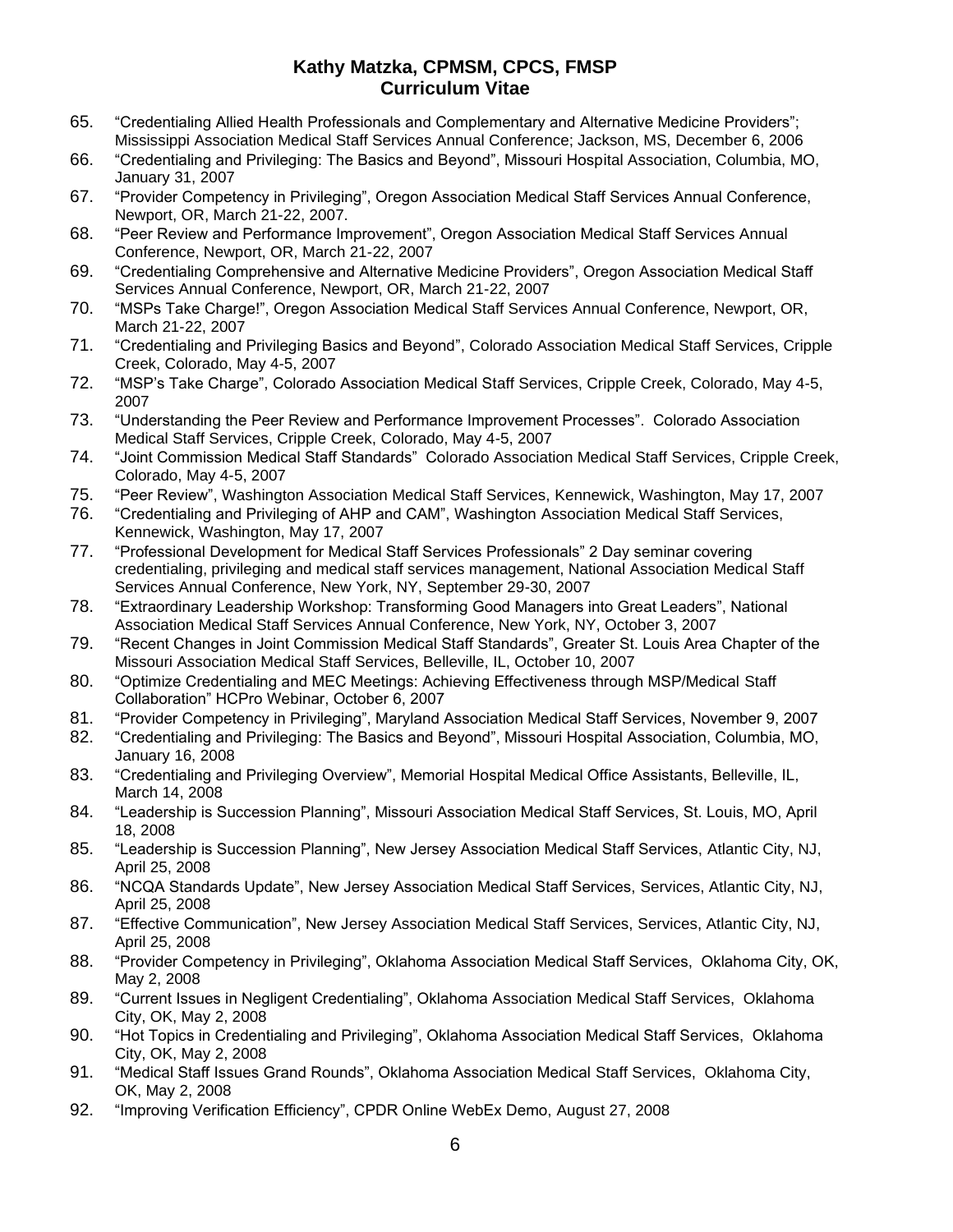- 93. "CPCS Prep Workshop", NAMSS National Conference, Milwaukee, WI, October 10-11, 2008
- 94. "Locum Tenens and Telemedicine: Credentialing and Competency", NAMSS National Conference, Milwaukee, WI, October 14, 2008
- 95. "Hot Topics in Credentialing and Privileging", Wisconsin Association Medical Staff Services, Green Lake, WI, April 16, 2008
- 96. "Current Issues in Negligent Credentialing", Wisconsin Association Medical Staff Services, Green Lake, WI, April 16, 2008
- 97. "Provider Competency in Privileging", Wisconsin Association Medical Staff Services, Green Lake, WI, April 16, 2008
- 98. "Credentialing in the Event of a Disaster", Illinois Association Medical Staff Services, Springfield, IL, April 24, 2008
- 99. "CPCS Certification Workshop", Georgia/Alabama Association Medical Staff Services, Hilton Head, S.C., April 29-30, 2009
- 100. "Hot Topics in Credentialing and Privileging", Oklahoma Association Medical Staff Services, Oklahoma City, OK, May 8, 2009
- 101. "Documenting Competency in Privileging", Oklahoma Association Medical Staff Services, Oklahoma City, OK, May 8, 2009
- 102. "Joint Commission Accreditation Standards for the Medical Staff", Oklahoma Association Medical Staff Services, Oklahoma City, OK, May 8, 2009
- 103. "Credentialing and Recredentialing: Back to Basics" Oklahoma Association Medical Staff Services, Oklahoma City, OK, May 8, 2009
- 104. "Current Issues in Credentialing and Privileging", Missouri Hospital Association, Columbia, MO, May 28, 2009.
- 105. "CPCS Certification Workshop", National Association Medical Staff Services, Chicago, IL, June 19 20, 2009
- 106. "CPMSM Certification Workshop", National Association Medical Staff Services, St. Louis, MO, July 8 9, 2009
- 107. "Professional Development for Medical Staff Services Professionals" 2 Day seminar covering credentialing, privileging and medical staff services management, Joint Conference Missouri Association Medical Staff Services and Kansas Association Medical Staff Services, North Kansas City, MO, July 23- 24, 2009
- 108. "Credentialing, Recredentialing, and Privileging Basics", Illinois Critical Access Network, Springfield, IL, October 7, 2009
- 109. "CPCS Certification Workshop", New Jersey Association Medical Staff Services, Atlantic City, NJ, November 2-3, 2009
- 110. "Certified Provider Medical Services Management (CPMSM) Certification Preparation Course", April 10- 11, 2009, Corpus Christi, TX
- 111. "Taking the Helm of FPPE & OPPE", Moderator, Panel Discussion, Texas Society for Medical Staff Specialists, Corpus Christi, TX, April 12, 2010
- 112. "Hot Topics in Credentialing and Privileging", Texas Society for Medical Staff Specialists, Corpus Christi, TX, April 13, 2010
- 113. "Credentialing Allied Health and Complementary and Alternative Medicine Providers" Greater St. Louis Area Chapter Missouri Association Medical Staff Services, St. Charles, MO, April 15, 2010
- 114. "Advanced Credentialing and Privileging Concepts", Illinois Critical Access Hospital Network, Springfield, IL, April 22, 2010
- 115. "Provider Competency in Privileging", Indiana Association Medical Staff Services, Jasper, IN, April 30, 2010
- 116. "Hot Topics in Credentialing and Privileging", Indiana Association Medical Staff Services Jasper, IN, April 30, 2010
- 117. "Provider Competency in Privileging", South Dakota Association Medical Staff Services, Sioux Falls, SD, May 3, 2010
- 118. "Temporary Privileges and Expedited Credentialing", South Dakota Association Medical Staff Services, Sioux Falls, SD, May 3, 2010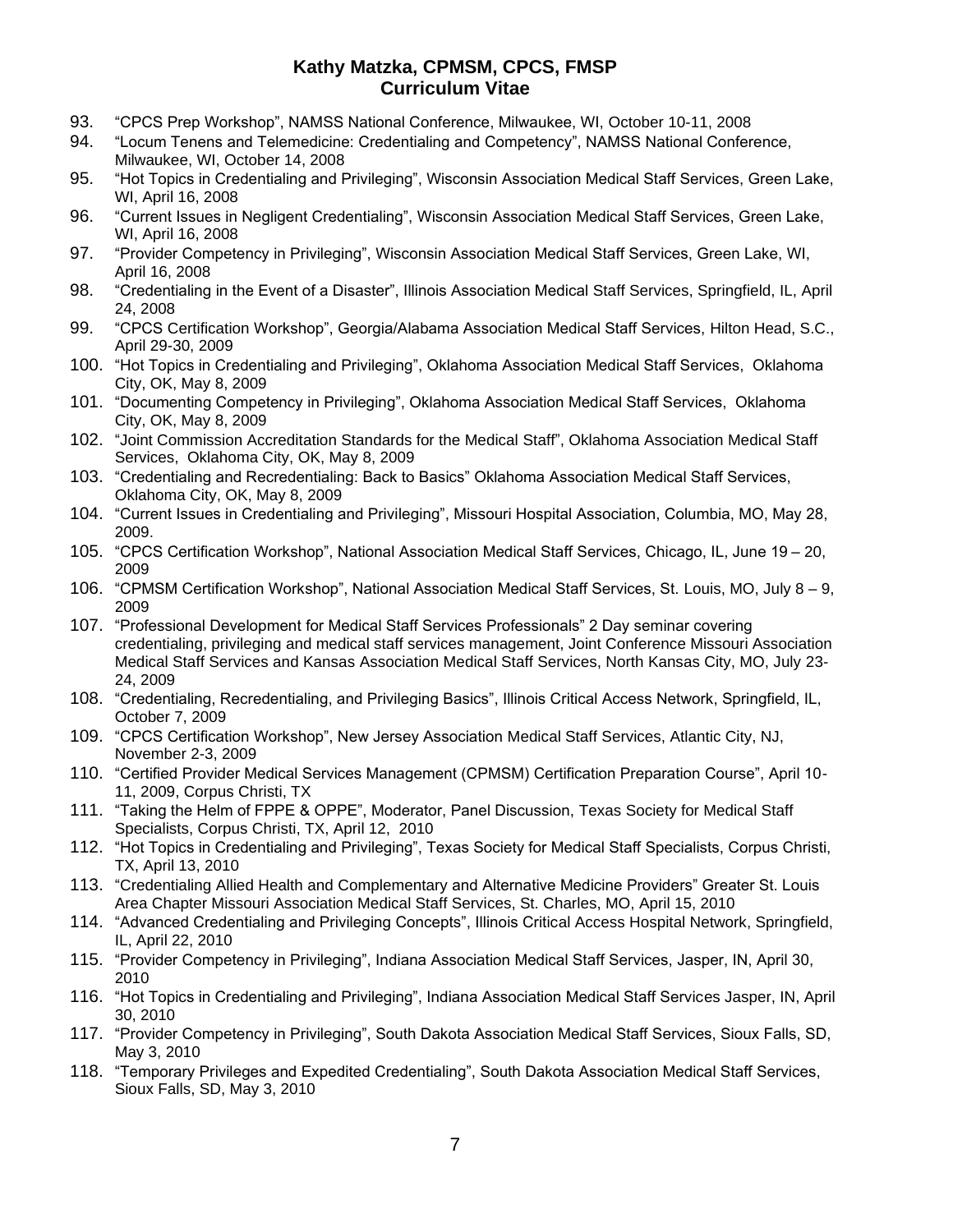- 119. "Hot Topics in Credentialing and Privileging", South Dakota Association Medical Staff Services, Sioux Falls, SD, May 3, 2010
- 120. "Credentialing 101: Maintaining, Supporting, and Facilitating Effective Credentialing and Privileging Processes", Missouri Hospital Association, Columbia, MO, May 20, 2010
- 121. "Performing Credentials File Audits", Kansas Association Medical Staff Services, Wichita, Kansas, June 3, 2010
- 122. "Hot Topics in Credentialing and Privileging", Kansas Association Medical Staff Services, Wichita, Kansas, June 3, 2010
- 123. "Provider Competency in Privileging", Kansas Association Medical Staff Services, Wichita, Kansas, June 3, 2010
- 124. "Current Issues in Negligent Credentialing", Kansas Association Medical Staff Services, Wichita, Kansas, June 3, 2010
- 125. "Applying Critical Thinking Skills To Avoid Confirmation Bias in Credentialing Decisions", Kansas Association Medical Staff Services, Wichita, Kansas, June 3, 2010
- 126. "MSP Career Progression: Is Consulting the Next Right Step for You?", Greater St. Louis Area Chapter Missouri Association Medical Staff Services, July 14, 2010, St. Louis, MO.
- 127. "Applying Critical Thinking Skills To Avoid Confirmation Bias in Credentialing Decisions", Louisiana Association Medical Staff Services, Wichita, Kansas, July 30, 2010
- 128. "Hot Topics in Credentialing and Privileging", Louisiana Association Medical Staff Services, Alexandria, Louisiana, July 30, 2010
- 129. "Comparison of Joint Commission and DNV NIAHO Medical Staff Accreditation Standards", Louisiana Association Medical Staff Services, Alexandria, Louisiana, July 30, 2010
- 130. "Understanding Negligence In Credentialing", Louisiana Association Medical Staff Services, Alexandria, Louisiana, July 30, 2010
- 131. "Credentialing and Privileging Allied Health Professionals and Complementary and Alternative Healthcare Providers", New Mexico Association Medical Staff Services, Albuquerque, NM, August 20, 2010
- 132. "Developing and Maintaining Practitioner Privileging Systems", Illinois Critical Access Hospital Network Webinar, September 30, 2010
- 133. "Certified Provider Medical Services Management (CPMSM) Certification Preparation Course", NAMSS National Conference, Orlando, FL, October 2-3, 2010
- 134. "CVO Customer Service: Meeting Needs and Enhancing Satisfaction" NAMSS National Conference, Orlando, FL, October 6, 2010
- 135. "MSP Career Progression: Is Consulting the Right Next Step for You? ", NAMSS National Conference, Orlando, FL, October 6, 2010
- 136. "Provider Competency Evaluation and Documentation", Illinois Critical Access Hospital Network Webinar, October 21, 2010
- 137. "Understanding CMS' Proposed Changes Regarding Telemedicine", Illinois Critical Access Hospital Network Webinar, November 4, 2010
- 138. "Provider Competency in Privileging", Webinar Instruct Online, March 24, 2011
- 139. "Understanding Negligence in Credentialing", Iowa AMSS, Mary Greeley Medical Center, Ames, Iowa, April 1, 2011
- 140. "Hot Topics in Credentialing and Privileging", Iowa AMSS, Mary Greeley Medical Center, Ames, Iowa, April 1, 2011
- 141. "Provider Competency in Privileging", Iowa AMSS, Mary Greeley Medical Center, Ames, Iowa, April 1, 2011
- 142. "Temporary Privileges and Expedited Credentialing", Iowa AMSS, Mary Greeley Medical Center, Ames, Iowa, April 1, 2011
- 143. "Credentialing & Privileging Basics for Hospitals" Webinar, Instruct Online, April 5, 2011
- 144. "Hot Topics in Credentialing and Privileging", South Carolina AMSS, South Carolina Medical Association, Columbia, SC, April 8, 2011
- 145. "MSPs Take Charge: Keys to Professional Development and Self Promotion", South Carolina AMSS, South Carolina Medical Association, Columbia, SC, April 8, 2011
- 146. "Credentialing and Privileging Grand Rounds", South Carolina AMSS, South Carolina Medical Association, Columbia, SC, April 8, 2011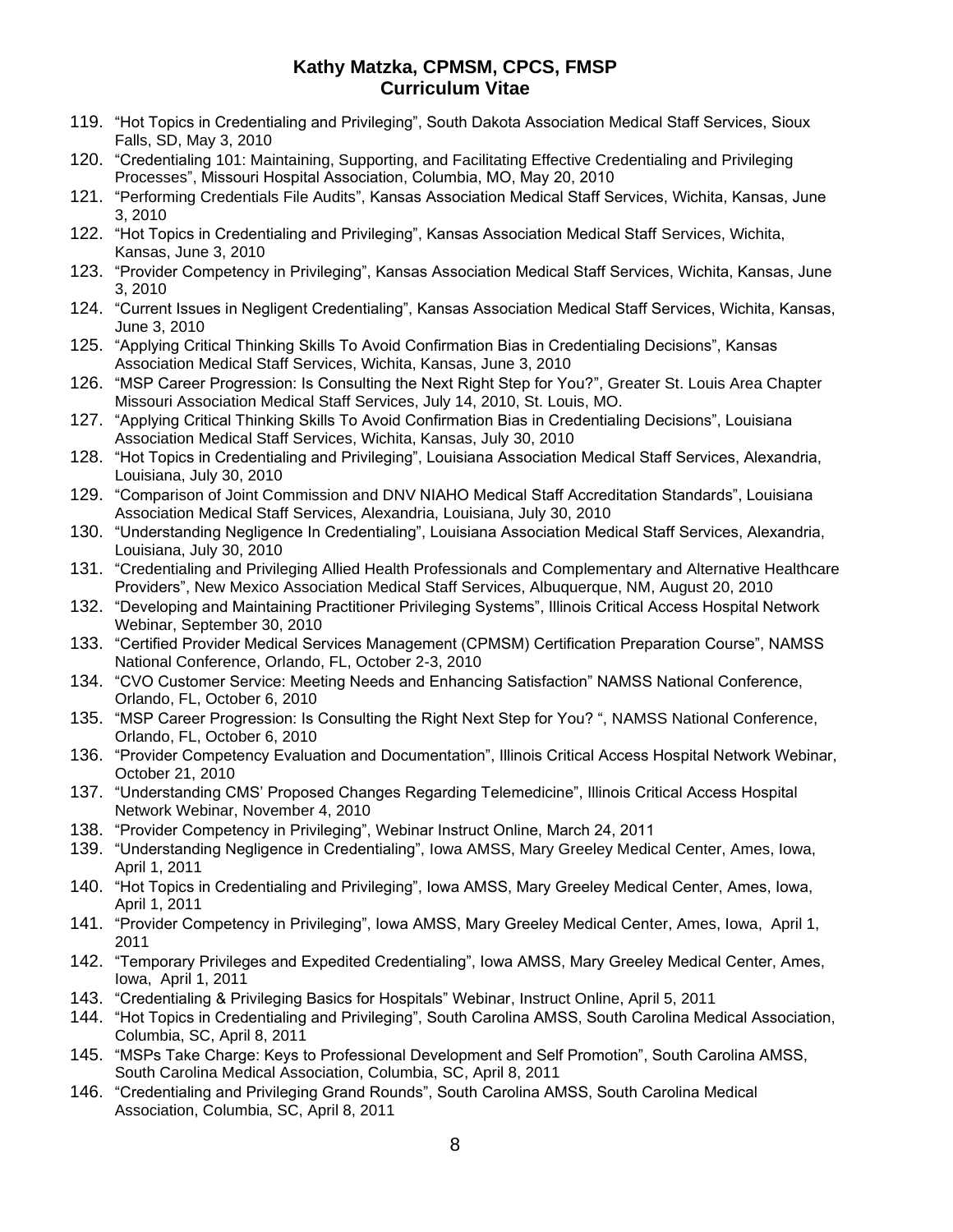- 147. "Applying Critical Thinking Skills to Avoid Confirmation Bias in Credentialing", DelMarVa AMSS, Ocean City, MD, May 6, 2011
- 148. "Provider Competency in Privileging", DelMarVa AMSS, Ocean City, MD, May 6, 2011
- 149. "Current Issues in Negligent Credentialing", DelMarVa AMSS, Ocean City, MD, May 6, 2011
- 150. "Hot Topics in Credentialing & Privileging", North Carolina AMSS, Asheville, NC, May 11, 2011
- 151. "Provider Competency in Privileging", North Carolina AMSS, Asheville, NC, May 11, 2011
- 152. "Advanced Credentialing & Privileging Concepts" Webinar, Instruct Online, May 17, 2011
- 153. "Advanced Credentialing & Privileging Concepts", Missouri Hospital Association, Columbia, MO, May 19, 2011
- 154. "Meeting Planning" Springboards for Success Webinar, NAMSS, May 24, 2011
- 155. "Conducting Credentials File Audits", Georgia AMSS, Savannah, GA, May 26-27, 2011
- 156. "Hot Topics in Credentialing", Georgia AMSS, Savannah, GA, May 26-27, 2011
- 157. "Applying Critical Thinking Skills to Avoid Confirmation Bias in Credentialing", Georgia AMSS, Savannah, GA, May 26-27, 2011
- 158. "Understanding Negligence in Credentialing, Georgia AMSS, Savannah, GA, May 26-27, 2011
- 159. "Keeping Medical Staff Bylaws Current", Georgia AMSS, Savannah, GA, May 26-27, 2011
- 160. "Credentialing and Privileging Basics", MTAMSS, Billings, MT, June 2, 2011
- 161. "Core Privileging", ", MTAMSS, Billings, MT, June 2, 2011
- 162. "Hot Topics in Credentialing and Privileging", MTAMSS, Billings, MT, June 3, 2011
- 163. "Understanding the Peer Review Process", MTAMSS, Billings, MT, June 3, 2011
- 164. "MSP Career Progression: Is Consulting the Right Next Step for You?", KAMSS, Wichita, KS, June 9, 2011
- 165. "Hot Topics in Credentialing", KAMSS, Wichita, KS, June 9, 2011
- 166. "Evaluating the Effectiveness of Medical Staff Meetings", KAMSS, Wichita, KS, June 9, 2011
- 167. "Advanced Credentialing and Privileging Concepts", KAMSS, Wichita, KS, June 9, 2011
- 168. "Credentialing, Recredentialing and Privileging Basics", KAMSS, Wichita, KS, June 9, 2011
- 169. "Preparing Agendas and Minutes" Springboards for Success Webinar, NAMSS, June 14, 2011
- 170. "Evaluating the Effectiveness of Medical Staff Meetings" Springboards for Success Webinar, NAMSS, July 12, 2011
- 171. "Latest CMS Credentialing & Privileging Update: Keys to Compliance" Webinar, Progressive Healthcare Conferences, July 14, 2011
- 172. "Understanding Negligence in Credentialing Webinar, Instruct Online, September 21, 2011
- 173. "Certified Provider Medical Services Management (CPMSM) Certification Preparation Course", NAMSS National Conference, Dallas, TX, September 24-25, 2011
- 174. "Performing Credentials File Audits: Tips and Tools for Compliance", NAMSS National Conference, Dallas, TX, September 26, 2011
- 175. "Hot Topics in Credentialing and Privileging", Mississippi Association Medical Staff Services, Jackson, MS, November 3, 2011
- 176. "Performing Credentials File Audits: Tips and Tools for Compliance", Mississippi Association Medical Staff Services, Jackson, MS, November 3, 2011
- 177. "Evaluating the Effectiveness of Medical Staff Meetings", Mississippi Association Medical Staff Services, Jackson, MS, November 3, 2011
- 178. "MSPs Take Charge: Defining and Communicating Your Value", Mississippi Association Medical Staff Services, Jackson, MS, November 3, 2011
- 179. "Understanding Negligence in Credentialing", Mississippi Association Medical Staff Services, Jackson, MS, November 3, 2011
- 180. "Credentialing/Recredentialing and Privileging Basics", Mississippi Association Medical Staff Services, Jackson, MS, November 3, 2011
- 181. "Provider Competency Evaluation and Documentation", Maryland Association Medical Staff Services, Baltimore, MD, November 11, 2011
- 182. "Understanding the Peer Review and Performance Improvement Processes", Maryland Association Medical Staff Services, Baltimore, MD, November 11, 2011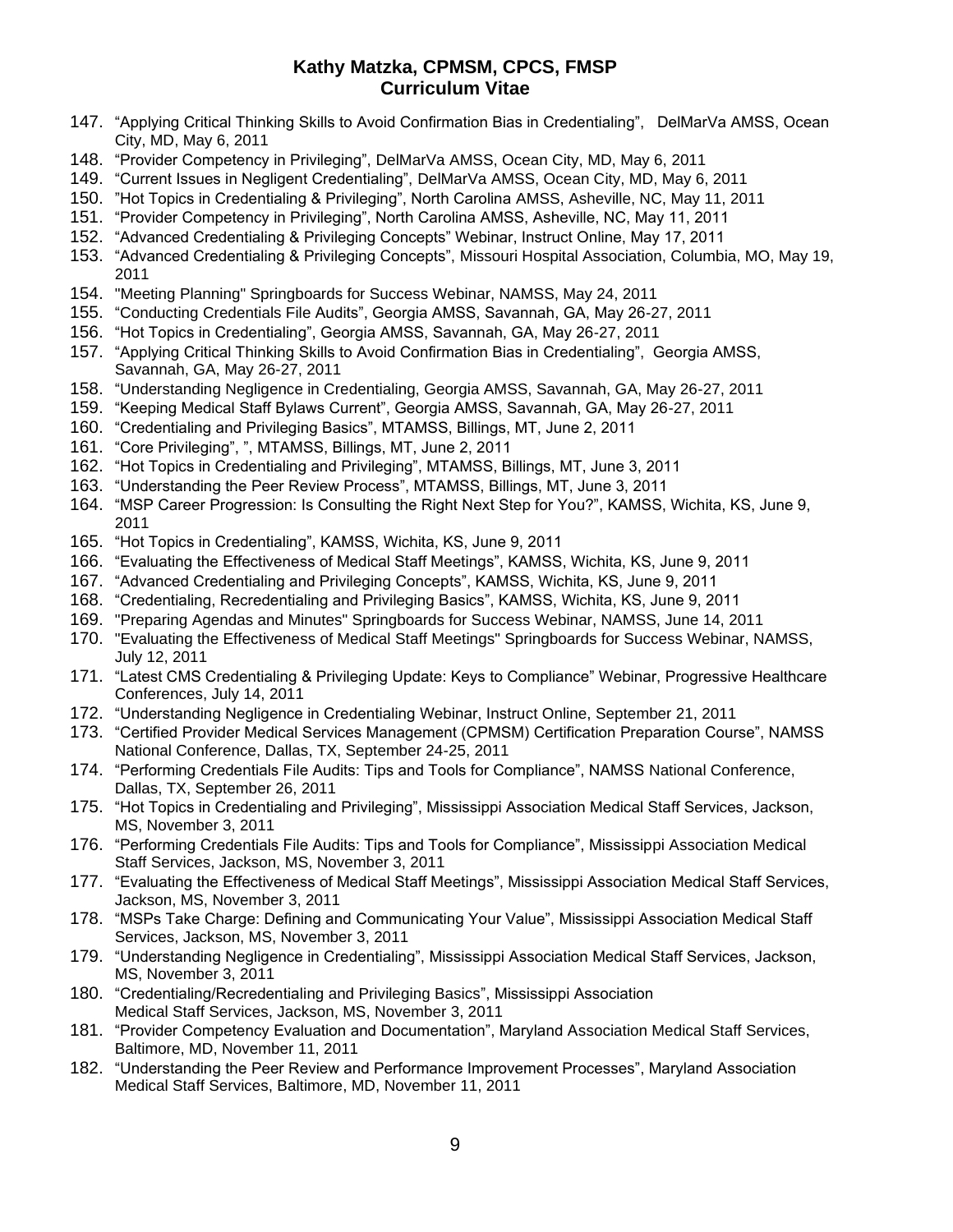- 183. "Overview of Joint Commission Standards for Hospital Medical Staff", Maryland Association Medical Staff Services, Baltimore, MD, November 11, 2011
- 184. "Leadership in MSP Succession Planning: Ensuring your Organization has the Talent it needs for the Future", Maryland Association Medical Staff Services, Baltimore, MD, November 11, 2011
- 185. "Hot Topics In Credentialing and Privileging", Maryland Association Medical Staff Services, Baltimore, MD, November 11, 2011
- 186. "Provider Competency Evaluation and Documentation", Nevada Association Medical Staff Services, Las Vegas, NV, November 18, 2011
- 187. "Overview of Joint Commission Standards for Hospital Medical Staff", Nevada Association Medical Staff Services, Las Vegas, NV, November 18, 2011
- 188. "Hot Topics In Credentialing and Privileging", Nevada Association Medical Staff Services, Las Vegas, NV, November 18, 2011
- 189. "Performing Credentials File Audits: Tips and Tools for Compliance", Nevada Association Medical Staff Services, Las Vegas, NV, November 18, 2011
- 190. "Credentialing and Privileging AHPs and CAM Providers", Nevada Association Medical Staff Services, Las Vegas, NV, November 18, 2011
- 191. "Performing Credentials File Audits: Tips and Tools for Compliance", NAMSS Webinar, November 29, 2011
- 192. "Certified Provider Credentialing Specialist Certification Preparation Course", NAMSS Las Vegas, NV, January 27-28, 2012
- 193. "Evaluating the Effectiveness of Medical Staff Meetings", Instruct Online Webinar, February 15, 2012
- 194. "Credentialing and Privileging Risks: What CEOs, CMOs, Boards and Risk Managers Need to Know", Risk Management and Patient Safety Institute Webinar, February 29, 2012
- 195. "Provider Competency Evaluation and Documentation", Webinar, GSL Chapter, Missouri Association Medical Staff Services, March 28, 2012
- 196. "Meeting Management: Preparing Agendas and Minutes" Webinar, Instruct Online, April 4, 2012
- 197. "Provider Competency Evaluation and Documentation", Webinar, Louisiana Association Medical Staff Services, April 24, 2012
- 198. "Basic and Advanced Credentialing", Ohio Association Medical Staff Services, Columbus, OH, April 27, 2012
- 199. "Temporary Privileges and Expedited Credentialing" Webinar, Instruct Online, May 2, 2012
- 200. "Applying Critical Thinking Skills to Avoid Confirmation Bias in Credentialing Decisions", California Association Medical Staff Services, Palm Springs, CA, May 15, 2012
- 201. "MSP Career Progression: Is Consulting the Right Next Step for You?", California Association Medical Staff Services, Palm Springs, CA, May 15, 2012
- 202. "Leadership in MSP Succession Planning: Ensuring your Organization has the Talent it needs for the Future", California Association Medical Staff Services, Palm Springs, CA, May 15, 2012
- 203. "MSPs Take Charge: Defining and Communicating Your Value", California Association Medical Staff Services, Palm Springs, CA, May 15, 2012
- 204. "Advanced Credentialing and Privileging" Missouri Hospital Association Columbia, MO, May 17, 2012,
- 205. "MSPs Take Charge: Defining and Communicating Your Value", Montana Association Medical Staff Services, Billings, MT, June 7, 2012
- 206. "Temporary Privileges and Expedited Credentialing", Montana Association Medical Staff Services, Billings, MT, June 7, 2012
- 207. "Credentialing AHPs and Complimentary/Alternative Medicine Providers", Montana Association Medical Staff Services, Billings, MT, June 7, 2012
- 208. "Understanding Telemedicine Credentialing Options", Montana Association Medical Staff Services, Billings, MT, June 8, 2012
- 209. "Keeping Medical Staff Bylaws Current" Montana Association Medical Staff Services, Billings, MT, June 8, 2012
- 210. "Understanding Telemedicine Credentialing Options", Webinar, Instruct Online, August 16, 2012
- 211. "Joint Commission Standards for Medical Staff", Webinar Instruct Online, July 11, 2012
- 212. "Credentialing and Privileging Basics for Hospitals", Webinar, Instruct Online, August 23, 2012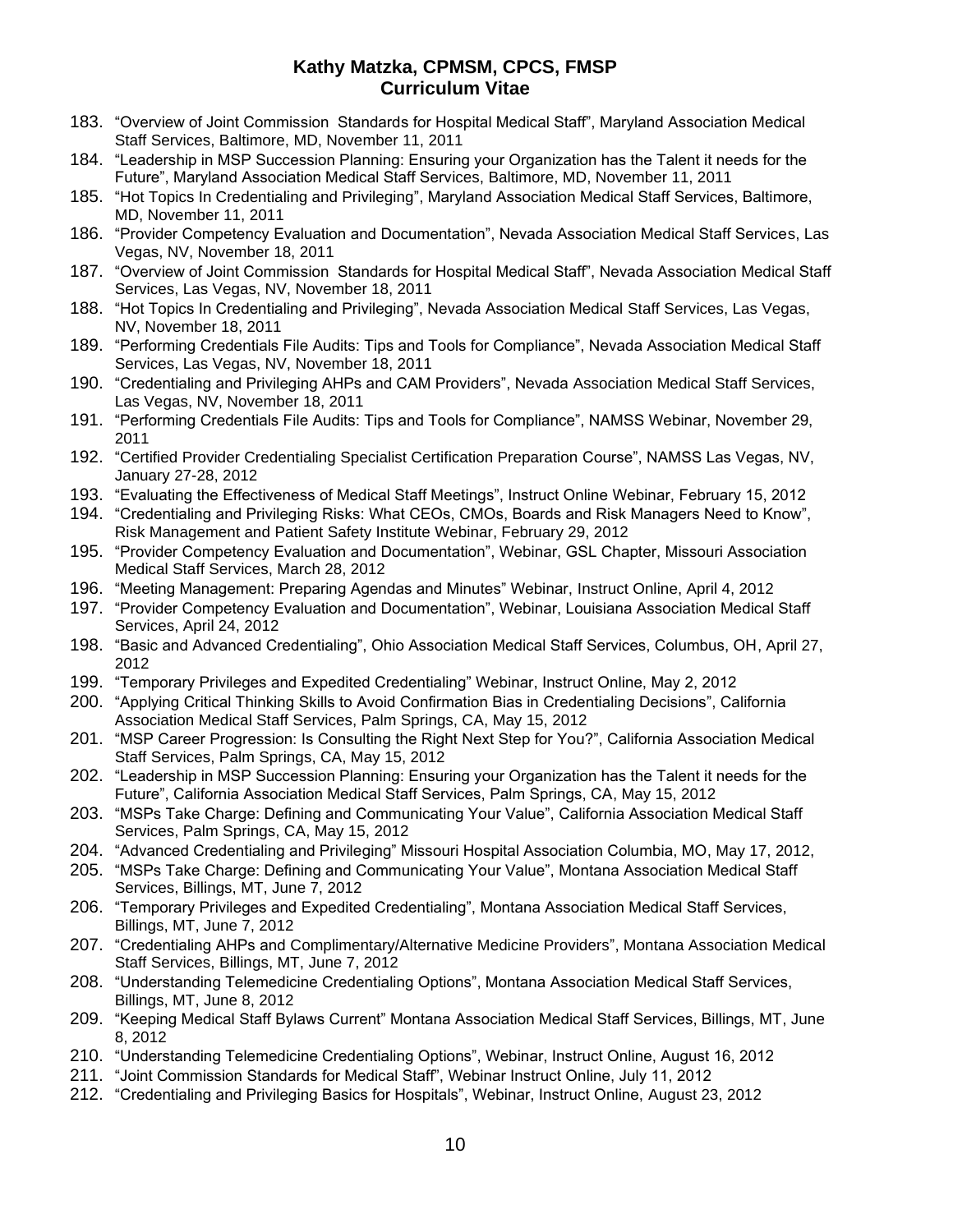- 213. "Barriers to Sharing Quality/Competency Information with Other Hospitals", Colorado Association Medical Staff Services, Snowmass, CO, September 28, 2012
- 214. "Applying Critical Thinking Skills to Avoid Confirmation Bias", Colorado Association Medical Staff Services, Snowmass, CO, September 28, 2012
- 215. "Credentials File Audits: Tools & Techniques for Credentialing Compliance", Colorado Association Medical Staff Services, Snowmass, CO, September 28, 2012
- 216. "Understanding Negligence In Credentialing", Virginia Association Medical Staff Services, Richmond, VA, October 5, 2012
- 217. "Comparison of Joint Commission and DNV NIAHO Medical Staff Accreditation Standards", Virginia Association Medical Staff Services, Richmond, VA, October 5, 2012
- 218. "Understanding Negligence In Credentialing" Webinar, Instruct Online, November 6, 2012
- 219. "Provider Competency Evaluation and Documentation", Louisiana Association Medical Staff Services, Covington, LA, November 9, 2012
- 220. "Understanding Negligence in Credentialing", Louisiana Association Medical Staff Services, Covington, LA, November 9, 2012
- 221. "MSPs Take Charge: Defining and Communicating Your Value", Louisiana Association Medical Staff Services, Covington, LA, November 9, 2012
- 222. "Advanced Credentialing and Provider Competency Documentation", Connecticut Association Medical Staff Services, Rocky Hill, CT, January 16, 2013
- 223. "Applying Critical Thinking Skills to Avoid Confirmation Bias", Connecticut Association Medical Staff Services, Rocky Hill, CT, January 16, 2013
- 224. "Credentialing AHPs and Complimentary/Alternative Medicine Providers", Connecticut Association Medical Staff Services, Rocky Hill, CT, January 16, 2013
- 225. "Certified Provider Medical Services Management (CPMSM) Certification Preparation Course", NAMSS Regional Conference, Nashville, TN, March 1-2, 2013
- 226. "Credentialing Allied Health and Complementary and Alternative Medicine", Webinar, Louisiana Association Medical Staff Services, March 27, 2013
- 227. "Applying Critical Thinking Skills to Avoid Confirmation Bias", Greater St. Louis Area Chapter of the Missouri Association Medical Staff Services, St. Louis, MO, April 12, 2013
- 228. "Understanding Telemedicine Credentialing Options", Webinar, Instruct On Line, March 20, 2013
- 229. "Temporary Privileges and Expedited Credentialing", Webinar, Instruct On Line, March 21, 2013
- 230. "Provider Competency Evaluation and Documentation", Greater St. Louis Area Chapter of the Missouri Association Medical Staff Services, St. Louis, MO, April 12, 2013
- 231. "Understanding Negligence In Credentialing", Greater St. Louis Area Chapter of the Missouri Association Medical Staff Services, St. Louis, MO, April 12, 2013
- 232. "Hot Topics in Credentialing and Privileging", Greater St. Louis Area Chapter of the Missouri Association Medical Staff Services, St. Louis, MO, April 12, 2013
- 233. "Joint Commission Credentialing and Privileging Standards for the Hospital Medical Staff, Webinar, Instruct On Line, April 24, 2013
- 234. "An Overview of Credentialing and Privileging for Critical Access Hospitals", Illinois Critical Access Hospital Network, Springfield, IL, April 25, 2013
- 235. "Documenting Provider Competency", Webinar, Instruct On Line, May 14, 2013
- 236. "Understanding Negligence In Credentialing", Webinar, Illinois Critical Access Hospital Network, May 30, 2013
- 237. "Credentials File Audits: Tools & Techniques for Credentialing Compliance", Webinar, Illinois Critical Access Hospital Network, June 27, 2013
- 238. "Evaluating Meeting Effectiveness and Restructuring of Committees", Louisiana Association Medical Staff Services, Covington, LA, May 10, 2013
- 239. "Credentials File Audits: Tools and Techniques for Credentialing Compliance", Louisiana Association Medical Staff Services, Covington, LA, May 10, 2013
- 240. "Applying Critical Thinking Skills to Avoid Confirmation Bias in Credentialing Decisions", Louisiana Association Medical Staff Services, Covington, LA, May 10, 2013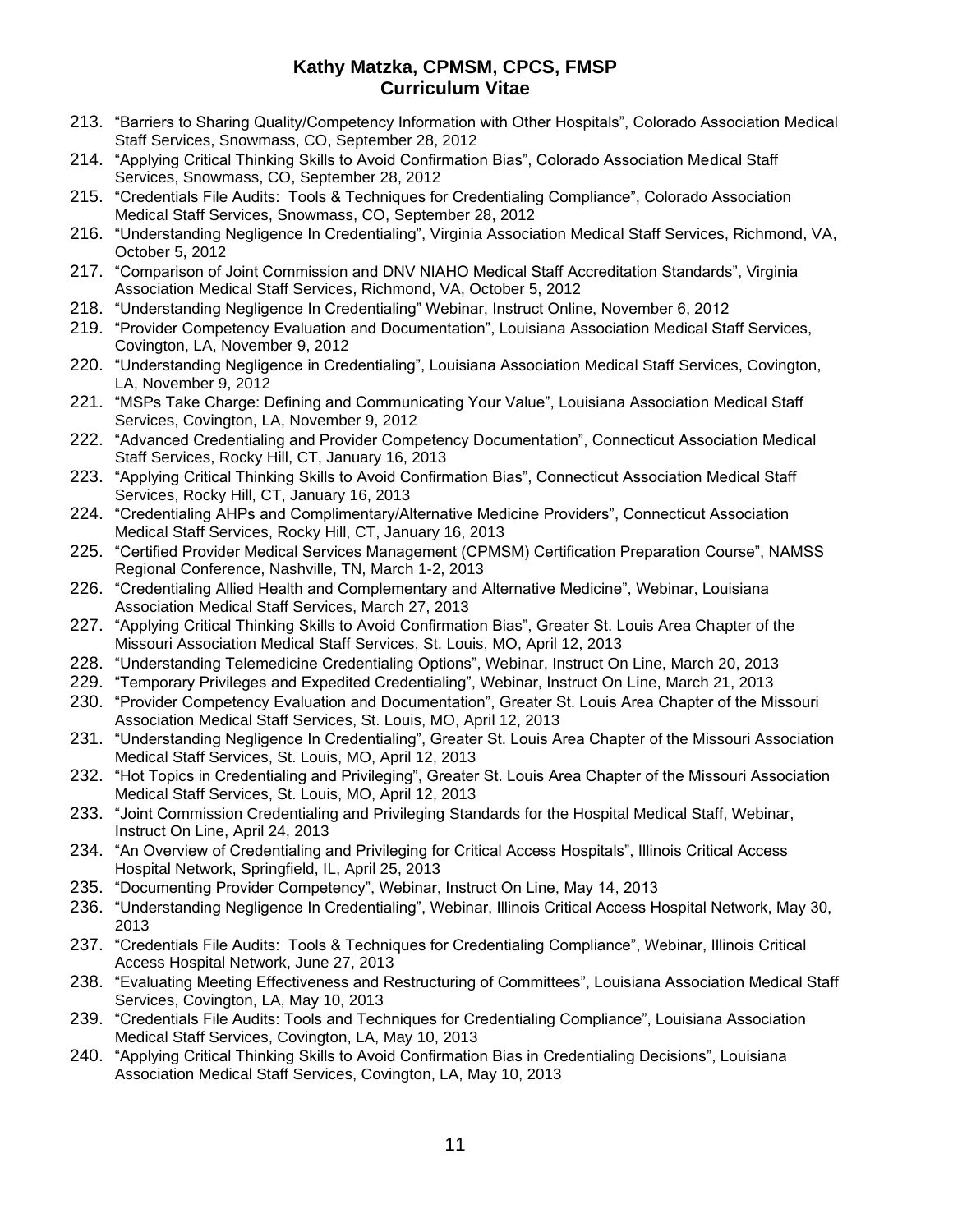- 241. "Understanding CMS Credentialing and Privileging Requirements for Hospitals and Critical Access", Louisiana Association Medical Staff Services, Covington, LA, May 10, 2013
- 242. "Advanced Credentialing and Privileging Concepts", Georgia Association Medical Staff Services, Savannah, GA, May 23, 2013
- 243. "Evaluating Meeting Effectiveness & Restructuring of Committees", Georgia Association Medical Staff Services, May 24, 2013
- 244. "Temporary Privileges and Expedited Credentialing: Meeting Patient Need without Compromising Patient Safety", Georgia Association Medical Staff Services, May 24, 2013
- 245. "Documenting Provider Competency for Low-and No-Volume Practitioners", Webinar, Louisiana Association Medical Staff Services, May 29, 2013
- 246. "Credentialing/Recredentialing/Privileging Basics", Montana Association Medical Staff Services, Bozeman, MT, June 6, 2013
- 247. "Documenting Provider Competency", Montana Association Medical Staff Services, Bozeman, MT, June 6, 2013
- 248. "Understanding Negligence in Credentialing" ", Montana Association Medical Staff Services, Bozeman, MT, June 7, 2013
- 249. "Advanced Credentialing and Privileging Concepts Networking Session", Montana Association Medical Staff Services, Bozeman, MT, June 7, 2013
- 250. "Applying Critical Thinking Skills to Avoid Confirmation Bias" ", Montana Association Medical Staff Services, Bozeman, MT, June 7, 2013
- 251. "Understanding CMS Credentialing and Privileging Requirements for Hospitals and Critical Access", Webinar, Greater St. Louis Area Chapter of the Missouri Association Medical Staff Services, July 10, 2013
- 252. "Exemplary Practices in Credentialing", Webinar for Premier, September 10, 2013
- 253. "Provider Competency Evaluation and Documentation", Iowa Association Medical Staff Services, September 13, 2013
- 254. "Temporary Privileges and Expedited Credentialing: Meeting Patient Need without Compromising Patient Safety", Des Moines, IA, Iowa Association Medical Staff Services, Des Moines, IA, September 13, 2013
- 255. "Understanding CMS Credentialing and Privileging Requirements", Iowa Association Medical Staff Services, Des Moines, IA September 13, 2013
- 256. "Understanding Telemedicine Credentialing Options", Iowa Association Medical Staff Services, Des Moines, IA, September 13, 2013
- 257. "Credentialing, Recredentialing and Privileging Basics", Wyoming Association Medical Staff Services, Cody, WY, October 4, 2013
- 258. "Provider Competency Evaluation and Documentation", Wyoming Association Medical Staff Services, Cody, WY, October 4, 2013
- 259. "MSPs Take Charge", Wyoming Association Medical Staff Services, Cody, WY, October 4, 2013
- 260. "Understanding Negligence in Credentialing", Wyoming Association Medical Staff Services, Cody, WY, October 5, 2013
- 261. "Credentialing, Recredentialing and Privileging Concepts", Nebraska Association Medical Staff Services, Lincoln NE, October 11, 2013
- 262. "Provider Competency Evaluation and Documentation", Nebraska Association Medical Staff Services, Lincoln NE, October 11, 2013
- 263. "Credentialing, Recredentialing and Privileging Basics", Nebraska Association Medical Staff Services, Lincoln NE, October 11, 2013
- 264. "Understanding the Peer Review and Performance Improvement Processes", Nebraska Association Medical Staff Services, Lincoln NE, October 11, 2013
- 265. "Hot Topics in Credentialing and Privileging", Nebraska Association Medical Staff Services, Lincoln NE, October 11, 2013
- 266. "Advanced Credentialing and Privileging Concepts", South Carolina Association Medical Staff Services, Mt. Pleasant, SC, November 8, 2013
- 267. "Understanding Negligence in Credentialing", South Carolina Association Medical Staff Services, Mt. Pleasant, SC, November 8, 2013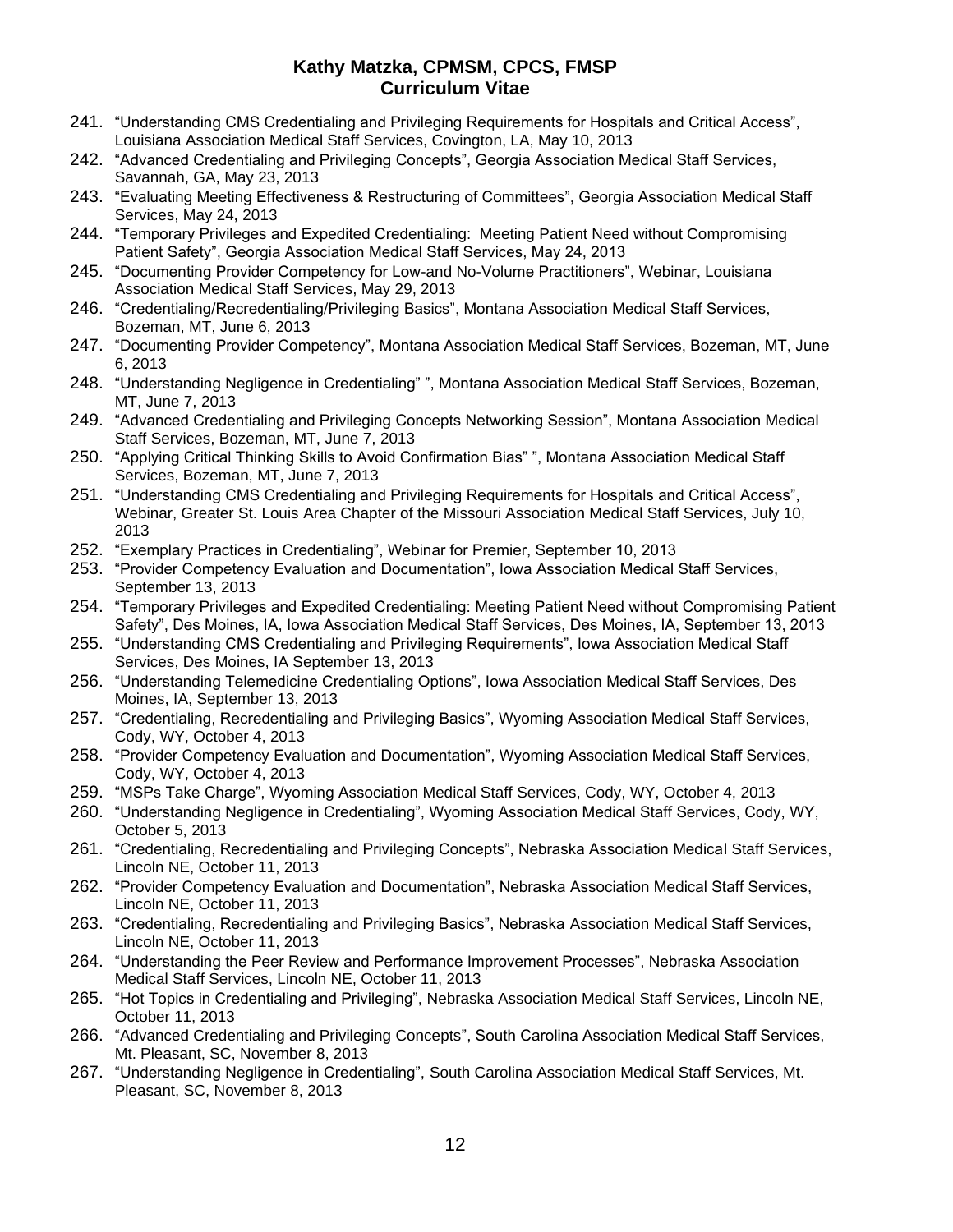- 268. "Documenting Provider Competency", South Carolina Association Medical Staff Services, Mt. Pleasant, SC, November 9, 2013
- 269. "Understanding CMS Credentialing and Privileging Requirements for Hospitals and Critical Access", South Carolina Association Medical Staff Services, Mt. Pleasant, SC, November 9, 2013
- 270. "Credentials File Audits: Tools and Techniques for Credentialing Compliance, South Carolina Association Medical Staff Services, Mt. Pleasant, SC, November 9, 2013
- 271. "Credentialing, Recredentialing and Privileging Basics", Webinar, Instruct Online, January 21, 2014
- 272. "Credentialing and Privileging Basics", Webinar, National Society of Genetic Counselors, February 10, 2014 (recorded for on-demand)
- 273. "Advanced Credentialing and Privileging Concepts", Webinar, Instruct Online, February 5, 2014
- 274. "Joint Commission Hospital Medical Staff Standards Part 1: Credentialing and Privileging", Webinar, Instruct Online, March 11, 2014
- 275. "Joint Commission Hospital Medical Staff Standards Part 2: Medical Staff Oversight", Webinar, Instruct Online, March 18, 2014
- 276. "Credentialing Basics, Louisiana Hospital Association", Baton Rouge, LA, April 1, 2014
- 277. "Credentialing, Re-credentialing, and Privileging Basics", Idaho Association Medical Staff Services, Boise, ID, May 3, 2014
- 278. "Documenting Provider Competency", Idaho Association Medical Staff Services, Boise, ID, May 3, 2014
- 279. "Defining & Communicating Your Value", Idaho Association Medical Staff Services, Boise, ID, May 3, 2014
- 280. "Understanding Negligence in Credentialing", Idaho Association Medical Staff Services, Boise, ID, May 3, 2014
- 281. "Credentials File Audits: Tools and Techniques for Credentialing Compliance", Texas Society Medical Staff Services, Ft. Worth, TX, April 10, 2014
- 282. "Understanding Telemedicine Credentialing Options", Texas Society Medical Staff Services, Ft. Worth, TX, April 10, 2014
- 283. "Certified Provider Credentialing Specialist Exam Preparatory Course", (NAMSS) Texas Society Medical Staff Services, Ft. Worth, TX, April 10, 2014
- 284. "Understanding Negligence in Credentialing", Webinar, Instruct Online, April 16, 2014
- 285. "Applying Critical Thinking Skills to Avoid Confirmation Bias in Credentialing Decisions", Minnesota Association Medical Staff Services, Plymouth, MN, May 2, 2014
- 286. "Credentialing Allied Health and Complementary and Alternative Medicine Providers", Minnesota Association Medical Staff Services, Plymouth, MN, May 2, 2014
- 287. "Understanding Negligence in Credentialing", North Carolina Association Medical Staff Services, Myrtle Beach, SC, May 7, 2014
- 288. "Current Issues Affecting Credentialing and Privileging" ", North Carolina Association Medical Staff Services, Myrtle Beach, SC, May 8, 2014
- 289. "Joint Commission Standards for the Hospital Medical Staff", Missouri Hospital Association, Columbia, MO, May 14, 2014
- 290. "Documenting Provider Competency for Low and No-Volume Practitioners", Instruct Online webinar, May 27, 2014
- 291. "Documenting Provider Competency and Documenting Competency for Low and No-Volume Practitioners", Alaska Association Medical Staff Services, Anchorage, AK, June 12, 2014
- 292. "Understanding Telemedicine Options", Alaska Association Medical Staff Services, Anchorage, AK, June 12, 2014
- 293. "Overview of Joint Commission Standards for the Hospital Medical Staff", Alaska Association Medical Staff Services, Anchorage, AK, June 13, 2014
- 294. "Credentials File Audits: Tools and Techniques for Credentialing Compliance", Instruct Online webinar, July 31, 2014
- 295. "Advanced Credentialing and Privileging Concepts", Louisiana Hospital Association, August 19, 2014
- 296. "Evaluating Meeting Effectiveness & Restructuring of Committees", Webinar, Instruct Online, August 25, 2014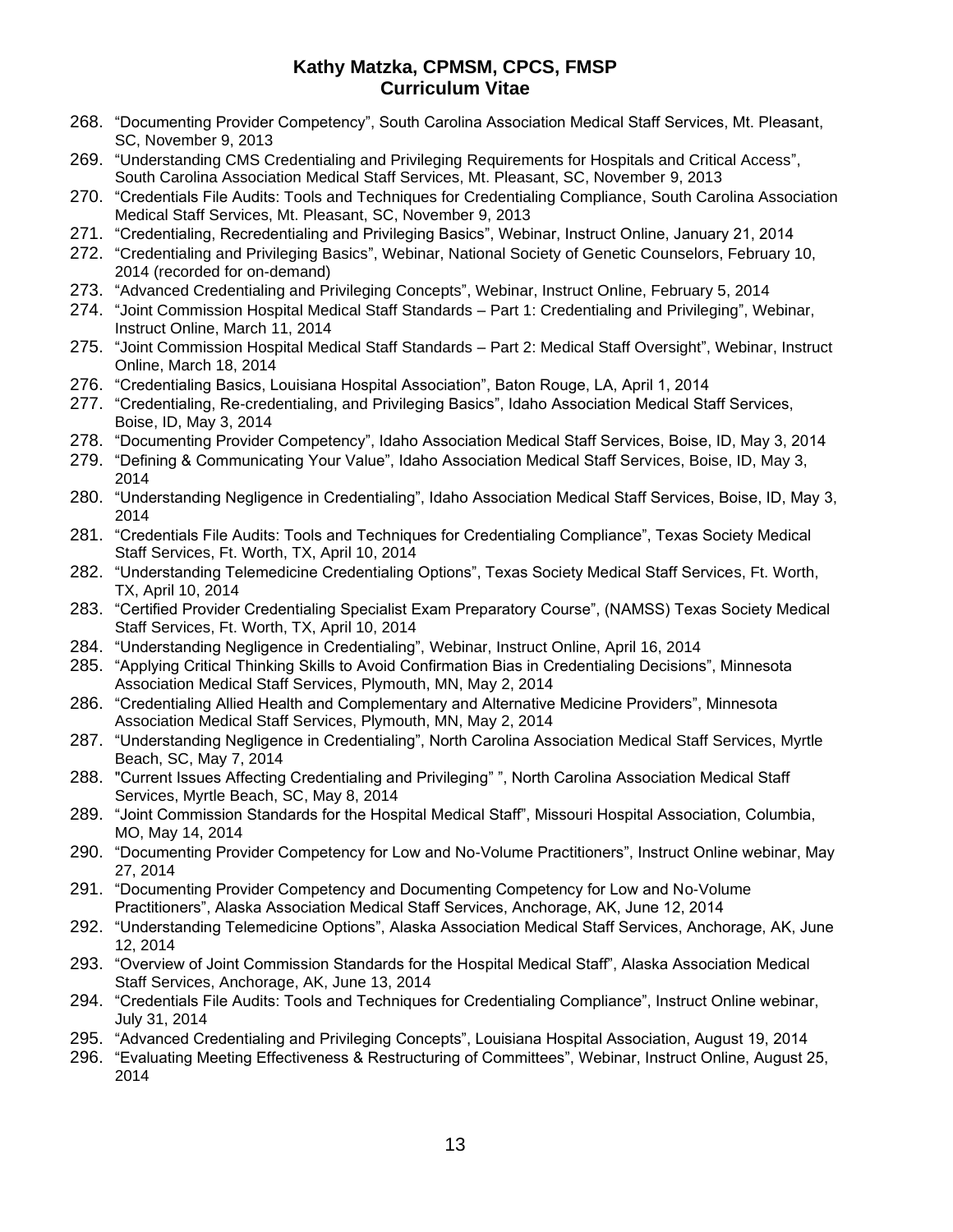- 297. "Understanding the Peer Review & Performance Improvement Processes", Webinar, Instruct Online, September 10, 2014
- 298. "Applying Critical Thinking Skills to Avoid Confirmation Bias in Credentialing Decisions", Nebraska Association Medical Staff Services, Papillon, NE, September 12, 2014
- 299. "Understanding CMS Credentialing and Privileging Requirements", Nebraska Association Medical Staff Services, Papillon, NE, September 12, 2014
- 300. "Understanding Negligence in Credentialing", Nebraska Association Medical Staff Services, Papillon, NE, September 12, 2014
- 301. "Understanding the Peer Review and Performance Improvement Processes", Nebraska Association Medical Staff Services, Papillon, NE, September 12, 2014
- 302. "Certified Provider Medical Services Management (CPMSM) Certification Preparation Course", NAMSS National Conference, New Orleans, LA, October 4-5, 2014
- 303. "Documenting Provider Competency", NAMSS National Conference, New Orleans, LA, October 4-5, 2014
- 304. "Keeping Med Staff Bylaws Current", Webinar, Instruct Online, October 21, 2014
- 305. "Understanding Telemedicine Credentialing Options", Webinar, Instruct Online, October 29, 2014
- 306. "Credentialing and Privileging Basics", Webinar October 30, 2014, Illinois Critical Access Hospital Network
- 307. "Credentialing and Privileging in Critical Access Hospitals: Beyond the Basics", Wednesday, November 12, 2014, Illinois Critical Access Hospital Network, Springfield, IL
- 308. "Documenting Provider Competency", Webinar, Instruct Online, November 18, 2014
- 309. "Understanding Negligence in Credentialing", Webinar, Illinois Critical Access Hospital Network, January 6, 2015
- 310. "Understanding Negligence in Credentialing", Webinar, Instruct Online, January 7, 2015
- 311. "Certified Provider Medical Services Management (CPMSM) Certification Preparation Course", Missouri Association Medical Staff Services, St. Louis, MO, January 8-9, 2015
- 312. "Credentialing and Recredentialing Basics", Webinar, Instruct Online, February 2, 2015
- 313. "Advanced Credentialing and Recredentialing", Webinar, Instruct Online, February 17, 2015
- 314. "Credentialing and Privileging: The Basics and Beyond", Greater St. Louis Area Chapter of the Missouri Association Medical Staff Services, February 20, 2015
- 315. "Joint Commission Standards for the Hospital Medical Staff: Credentialing, Recredentialing, and Privileging", Webinar, Instruct Online, March 3, 2015
- 316. "Overview of Joint Commission Standards for the Hospital Medical Staff Part I, Webinar, Instruct Online, March 4, 2015
- 317. "Overview of Joint Commission Standards for the Hospital Medical Staff Part II, Webinar, Instruct Online, March 4, 2015
- 318. "Basic Concepts in Credentialing, Recredentialing, and Privileging", Louisiana Hospital Association, Baton Rouge, LA, March 17, 2015
- 319. "Credentials File Audits: Tools and Techniques for Credentialing Compliance", Ohio Association Medical Staff Services, March 26, 2015
- 320. "Understanding Telemedicine Credentialing Options", Ohio Association Medical Staff Services, March 26, 2015
- 321. "Hot Topics in Credentialing & Privileging", Ohio Association Medical Staff Services, March 26, 2015
- 322. Credentialing Allied Health and Complementary and Alternative Medicine Providers", Georgia Association Medical Staff Services, Savannah, GA, April 13, 2015
- 323. "Documenting Provider Competency in Privileging", Georgia Association Medical Staff Services, Savannah, GA, April 13, 2015
- 324. "Understanding CMS Credentialing & Privileging Requirements for Hospitals and Critical Access", Georgia Association Medical Staff Services, Savannah, GA, April 14, 2015
- 325. "Hot Topics in Credentialing & Privileging", Georgia Association Medical Staff Services, Savannah, GA, April 14, 2015
- 326. "Joint Commission Standards for the Hospital Medical Staff: Credentialing, Recredentialing, and Privileging", Missouri Hospital Association, Columbia, MO, April 30, 2015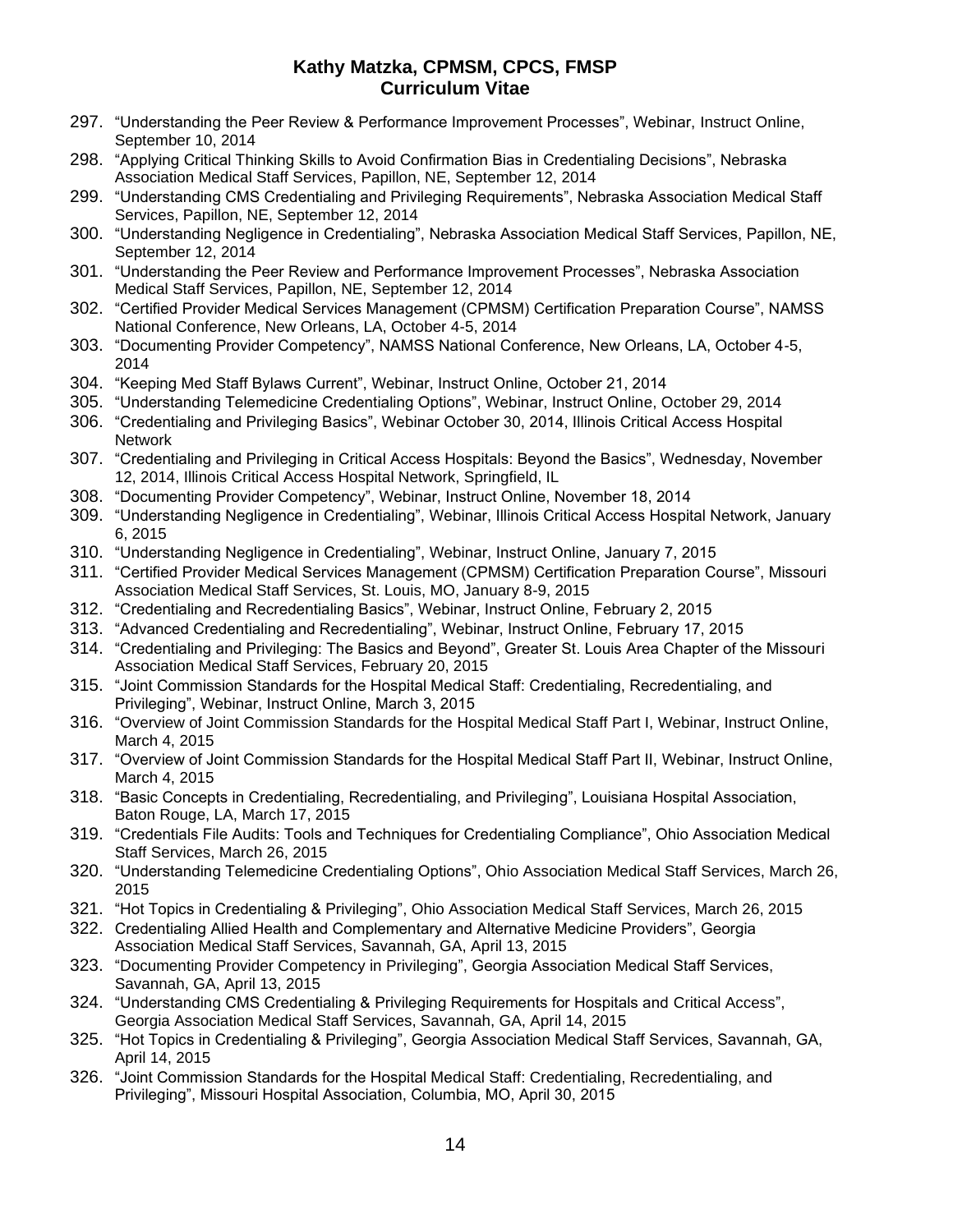- 327. "Understanding CMS Credentialing and Privileging Requirements for Hospitals and Managed Care", Michigan Association Medical Staff Services, May 6, 2015
- 328. "Applying Critical Thinking Skills to Avoid Confirmation Bias in Credentialing Decisions", Michigan Association Medical Staff Services, May 6, 2015
- 329. "Understanding Negligence in Credentialing", Michigan Association Medical Staff Services, May 6, 2015
- 330. "Credentials File Audits: Tips and Tools for Compliance", Webinar, Instruct Online
- 331. "Understanding CMS Credentialing and Privileging Requirements for Hospitals and Managed Care", Pennsylvania Association Medical Staff Services, State College, PA, May 18, 2015
- 332. "Joint Commission Standards for the Hospital Medical Staff: Credentialing, Recredentialing, and Privileging", Pennsylvania Association Medical Staff Services, State College, PA, May 18, 2015
- 333. "Career Progression: Is Consulting the Right Next Step for You?", Pennsylvania Association Medical Staff Services, State College, PA, May 18, 2015
- 334. "Effective Communication and Networking", Pennsylvania Association Medical Staff Services, State College, PA, May 18, 2015
- 335. "Credentials File Audits: Tools and Techniques for Credentialing Compliance", Pennsylvania Association Medical Staff Services, State College, PA, May 18, 2015
- 336. "Basic Concepts in Credentialing, Recredentialing, and Privileging", Illinois Critical Access Hospital Network, Springfield, IL, May 15, 2015
- 337. "Overview of TJC Credentialing and Privileging Standards for Hospital Medical Staff", Pennsylvania Association Medical Staff Services, State College, PA, May 18, 2015
- 338. "Understanding CMS Credentialing and Privileging Requirements for Hospitals and CAH", Pennsylvania Association Medical Staff Services, State College, PA, May 18, 2015
- 339. "Credentials File Audits: Tips and Tools for Compliance", Pennsylvania Association Medical Staff Services, State College, PA, May 18, 2015
- 340. "MSP Career Progression: Is Consulting the Right Next Step for You?", Pennsylvania Association Medical Staff Services, State College, PA, May 18, 2015
- 341. "Effective Communication and Networking", Pennsylvania Association Medical Staff Services, State College, PA, May 18, 2015
- 342. "Credentialing, Recredentialing, and Privileging Basics", Kansas Association Medical Staff Services, Wichita, KS June 11, 2015
- 343. "Credentials File Audits: Tools and Techniques for Credentialing Compliance", Kansas Association Medical Staff Services, Wichita, KS June 11, 2015
- 344. "Understanding Telemedicine Credentialing Options", Kansas Association Medical Staff Services, Wichita, KS June 11, 2015
- 345. "Advanced Credentialing and Privileging Concepts", Kansas Association Medical Staff Services, Wichita, KS June 11, 2015
- 346. "Hot Topics in Credentialing and Privileging", Kansas Association Medical Staff Services, Wichita, KS June 12, 2015
- 347. "Documenting Provider Competency", Kansas Association Medical Staff Services, Wichita, KS June 12, 2015
- 348. "Understanding CMS Credentialing and Privileging Requirements for Hospitals and Managed Care", Kansas Association Medical Staff Services, Wichita, KS June 12, 2015
- 349. "Joint Commission Standards for the Hospital Medical Staff", Louisiana Hospital Association, Baton Rouge, LA, June 23, 2015
- 350. "CMS Credentialing and Privileging Requirements for Hospital and CAH", Webinar, Instruct Online, July 14, 2015
- 351. "Understanding the Peer Review vs Performance Improvement Processes", Webinar, Instruct Online, July 21, 2015
- 352. "Documenting Provider Competency", Webinar, SkillSurvey, July 29, 2015
- 353. "Medical Staff Leadership Credentialing and Privileging Workshop", Louisiana Hospital Association, Baton Rouge, LA, September 22, 2015
- 354. "Certified Professional Medical Services Management Certification Preparatory Workshop", National Association Medical Staff Services, Seattle, WA, October 2-3, 2015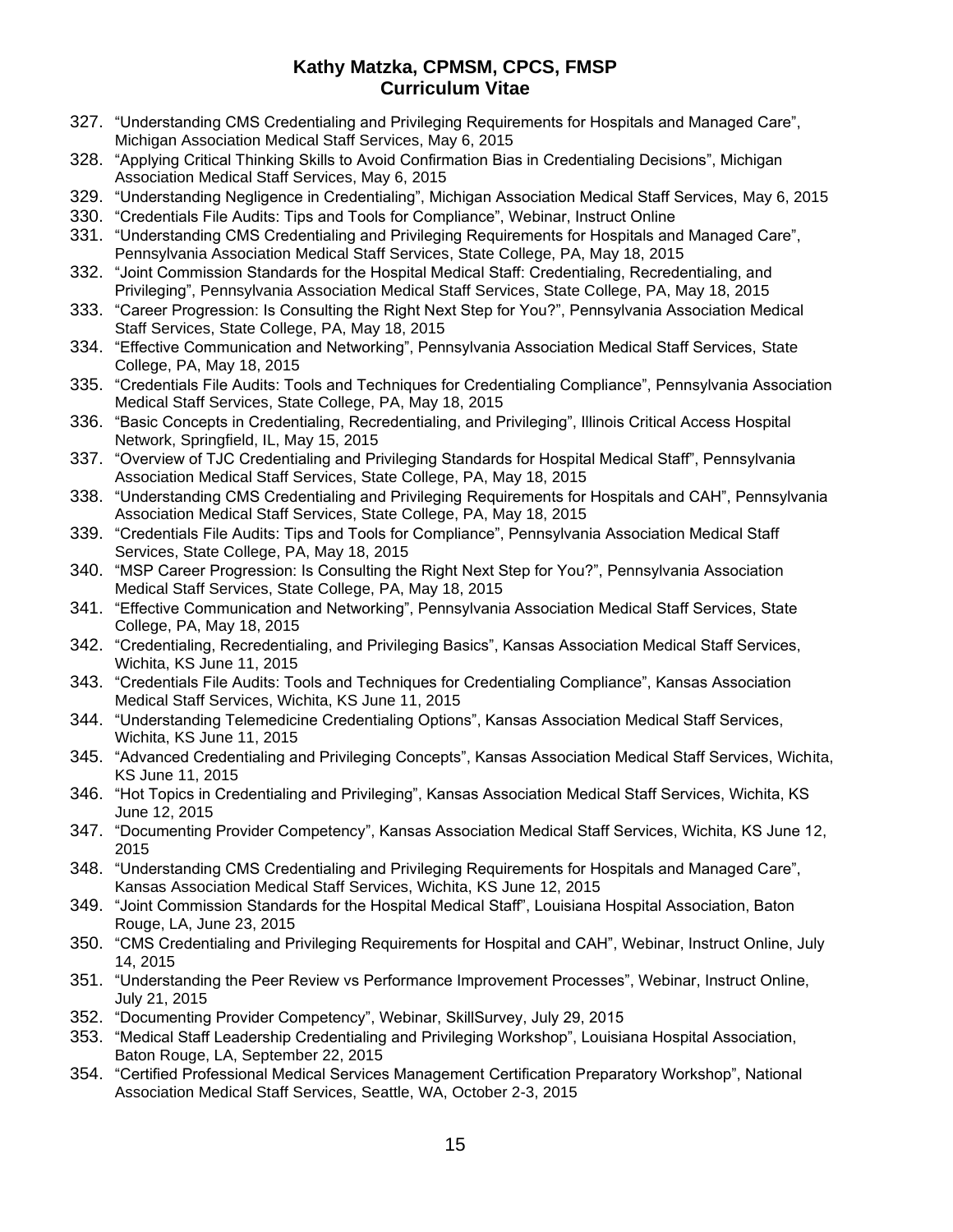- 355. "Applying Critical Thinking Skills to Avoid Confirmation Bias in Credentialing Decisions", National Association Medical Staff Services, Seattle, WA, October 2-3, 2015
- 356. "Consulting as an Expert Witness in Negligent Credentialing Claims", National Association Medical Staff Services, Seattle, WA, October 2-3, 2015
- 357. "Hot Topics in Credentialing Privileging", Maryland Association Medical Staff Services, Olney, MD, November 6, 2015
- 358. "Understanding Negligence in Credentialing", Maryland Association Medical Staff Services, Olney, MD, November 6, 2015
- 359. "Understanding CMS Credentialing and Privileging Requirements for Hospitals, Critical Access Hospitals and Medicare Advantage Organizations", Maryland Association Medical Staff, Olney, MD, Services, November 6, 2015
- 360. "Understanding Telemedicine Credentialing Options", Maryland Association Medical Staff Services, Olney, MD, November 6, 2015
- 361. "Advanced Concepts in Credentialing", Illinois Critical Access Hospital Network, Springfield, IL, November 10, 2015
- 362. "Consulting as an Expert Witness in Negligent Credentialing Claims", National Association Medical Staff Services, Seattle, Webinar, November 12, 2015
- 363. "Documenting Provider Competency", Webinar, Instruct Online, November 17, 2015
- 364. "Understanding Negligence in Credentialing", Illinois Critical Access Hospital Network, Webinar, November 24, 2015
- 365. "Understanding Negligence in Credentialing", Webinar, Instruct Online, January 7, 2016
- 366. "Medical Staff Meeting Management", Webinar, Instruct Online, February 4, 2016
- 367. "Basic Credentialing", Missouri Association Medical Staff Services, Fenton, MO, February 5, 2016
- 368. "Credentialing, Recredentialing, and Privileging Boot Camp", Louisiana Hospital Association, Baton Rouge, LA, February 15 – 17, 2016
- 369. "Credentialing Basics, Webinar, Instruct Online, March 7, 2016
- 370. "Certified Provider Credentialing Specialist Prep Course", NAMSS, Orlando, FL, March 11 12, 2016
- 371. "Advanced Credentialing Concepts", Louisiana Hospital Association, Baton Rouge, LA, March 15, 2016
- 372. "Advanced Credentialing Concepts", Webinar, Instruct Online, March 24, 2016
- 373. "Joint Commission Standards for the Hospital Medical Staff", Missouri Hospital Association, Columbia, MO, April 5, 2016
- 374. "Understanding the Peer Review and Performance Improvement Processes" ", Webinar, Instruct Online, April 7, 2016
- 375. "Advanced Credentialing Concepts", Ohio Association Medical Staff Services, Columbus, OH, April 14, 2016
- 376. "Credentialing Allied Health Professionals and Complimentary/Alternative Medicine", ", Ohio Association Medical Staff Services, Columbus, OH, April 14, 2016
- 377. "Credentials File Audits: Tools and Techniques for Credentialing Compliance", Webinar, Instruct Online, April 28, 2016
- 378. "Keeping Medical Staff Bylaws Current", Webinar, Instruct Online, May 3, 2016
- 379. "Understanding Negligence in Credentialing", Webinar, symplr, May 11, 2016
- 380. "Comparison of Joint Commission and DNV NIAHO Medical Staff Accreditation Standards", Washington Association Medial Staff Services, Blaine, WA, May 6, 2016
- 381. "Comparison of Joint Commission and DNV NIAHO Medical Staff Accreditation Standards", Washington Association Medial Staff Services, Blaine, WA, May 6, 2016
- 382. "Performing Credentials File Audits: Tips and Tools for Compliance", Washington Association Medial Staff Services, Blaine, WA, May 6, 2016
- 383. "Understanding Negligence in Credentialing", Webinar, symplr, May 11. 2016
- 384. "Understanding Telemedicine Credentialing Options", Webinar, Instruct Online, May 16, 2016
- 385. "Understanding the Peer Review and Performance Improvement Processes", Oregon Association Medical Staff Services, Troutdale, OR, May 19, 2016
- 386. "Understanding Negligence in Credentialing", Oregon Association Medical Staff Services, Troutdale, OR, May 19, 2016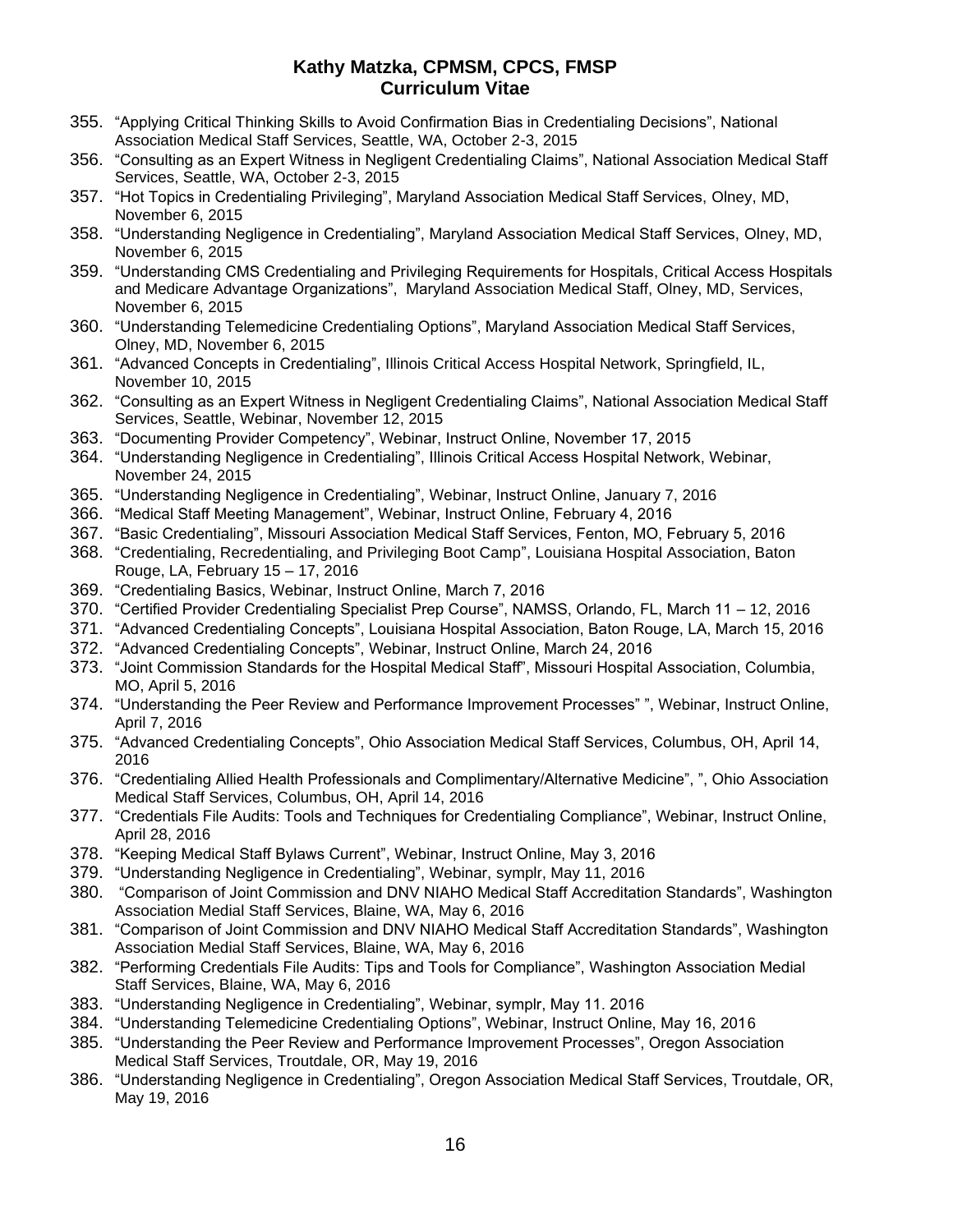- 387. "Understanding Telemedicine Credentialing Options", Montana Association Medical Staff Services, Missoula, MT, June 16, 2016
- 388. "Understanding CMS Credentialing and Privileging Requirements for Hospitals and Managed Care", Montana Association Medical Staff Services, Missoula, MT, June 16, 2016
- 389. "Hot Topics in Credentialing and Privileging", Montana Association Medical Staff Services, Missoula, MT, June 16, 2016
- 390. "Comparison of Joint Commission and DNV NIAHO Medical Staff Accreditation Standards", Webinar, Instruct Online, July 12, 2016
- 391. "How to Avoid the Payor Enrollment Black Hole", Webinar, symplr, July 27, 2016
- 392. "Medical Staff Leadership Credentialing and Privileging Workshop", Missouri Hospital Association, Osage Beach, MO, July 22, 2016
- 393. "Credentialing and Privileging in Ambulatory Care: Protecting the Patient and the Organization", Webinar, American Medical Association, August 16, 2016
- 394. "Understanding CMS Credentialing and Privileging Requirements for Hospitals, CAH and Medicare Advantage Organizations", Webinar, Instruct Online, August 18, 2016
- 395. "Overview of JC Standards for Hospital Medical Staff Pt 1", Webinar, Instruct Online, September 8, 2016
- 396. "Certified Provider Medical Services Management (CPMSM) Certification Preparation Course", NAMSS National Conference, Boston, MA, September 17 – 18, 2016
- 397. "Basic Concepts in Credentialing, Recredentialing, and Privileging", NAMSS National Conference, September 21, 2016
- 398. "Credentialing Boot Camp", Illinois Critical Access Hospital Network, Springfield, IL, September 27-28, 2016
- 399. "Overview of Joint Commission Standards for Hospital Medical Staff Pt 2" Webinar, Instruct Online, September 29, 2016
- 400. "Effective Communication and Networking", Colorado Association Medical Staff Services, Lakewood, CO, October 21, 2016
- 401. "Credentials File Audits: Tools and Techniques for Credentialing Compliance", Colorado Association Medical Staff Services, Lakewood, CO, October 21, 2016
- 402. "Credentialing, Recredentialing, and Privileging Boot Camp", Connecticut Association Medical Staff Services, Wallingford, CT, October 28, 2016
- 403. "Effective Communication and Networking", Clinical Radiologists Southern Illinois, Springfield, IL, November 2, 2016
- 404. "Understanding Telemedicine Credentialing Options", Clinical Radiologists Southern Illinois, Springfield, IL, November 2, 2016
- 405. "Medical Staff Leadership Credentialing and Privileging Workshop", Louisiana Hospital Association, Baton Rouge, LA, November 15, 2016
- 406. "Credentialing Compliance: Documenting Practitioner Credentials and Competency", Webinar, Louisiana Hospital Association Trust Funds, February 1, 2017
- 407. "Credentialing, Recredentialing, and Privileging Basics", Webinar, Instruct Online, February 6, 2017
- 408. "Certified Provider Credentialing Specialist Certification Preparation Course", Missouri Association Medical Staff Services, Chesterfield, MO, February 9 – 10, 2017
- 409. "Credentialing, Recredentialing, and Privileging Boot Camp", Louisiana Hospital Association, Baton Rouge, LA, February 15 – 16, 2017
- 410. "Credentialing, Recredentialing, and Privileging Basics", Webinar, Instruct Online, March 1, 2017
- 411. "Credentialing, Recredentialing, and Privileging Basics", Webinar, Symplr, March 9, 2017
- 412. "Credentialing and Privileging AHPs and CAM", GSL Chapter MoAMSS, Fenton, MO, April 7, 2017
- 413. "Focused and Ongoing Professional Practice Evaluation", GSL Chapter MoAMSS, Fenton, MO, April 7, 2017
- 414. "Temporary Privileges: Meeting Patient Need without Compromising Patient Safety", GSL Chapter MoAMSS, Fenton, MO, April 7, 2017
- 415. "Understanding Telemedicine Credentialing Options", GSL Chapter MoAMSS, Fenton, MO, April 7, 2017
- 416. "Understanding Negligence in Credentialing", GSL Chapter MoAMSS, Fenton, MO, April 7, 2017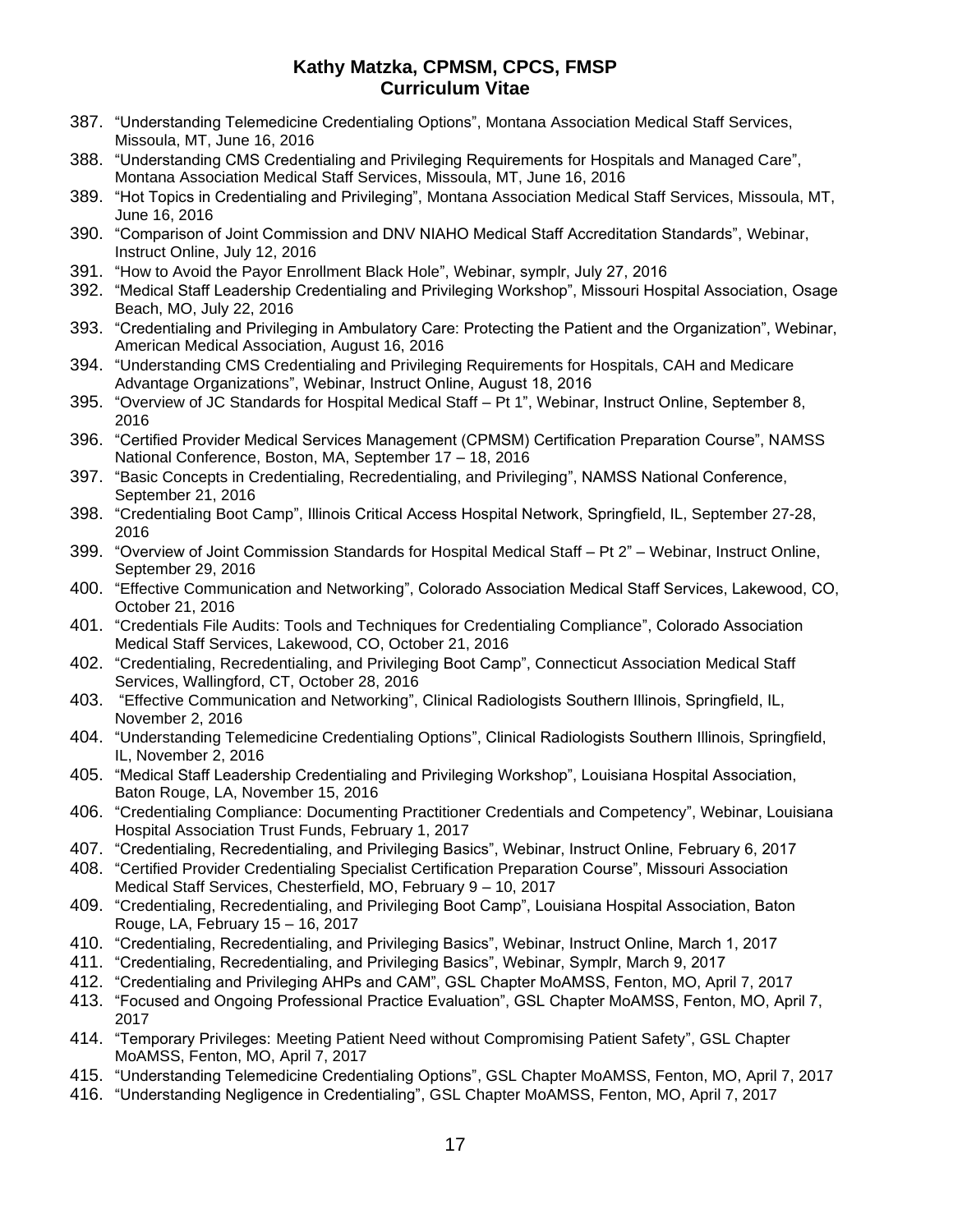- 417. "Credentialing Boot Camp", Kentucky Hospital Association, Louisville, KY, April 11, 2017
- 418. "Understanding the CMS Credentialing and Privileging Process", Webinar Instruct Online, April 27, 2017
- 419. "Understanding CMS Credentialing and Privileging Requirements for Hospitals and Managed Care", Oklahoma Association Medical Staff Services, Oklahoma City, OK, May 5, 2017
- 420. "Hot Topics in Credentialing and Privileging", Oklahoma Association Medical Staff Services, Oklahoma City, OK, May 5, 2017
- 421. "Documenting Competency for Low and No-Volume Practitioners", Oklahoma Association Medical Staff Services, Oklahoma City, OK, May 5, 2017
- 422. "Advanced Credentialing and Privileging Concepts", Webinar, symplr, May 11, 2017
- 423. "Understanding Negligence in Credentialing", Georgia Association Medical Staff Services, Savannah, GA, May 25, 2017
- 424. "Applying Critical Thinking Skills to Avoid Confirmation Bias in Credentialing Decisions", Georgia Association Medical Staff Services, Savannah, GA, May 25, 2017
- 425. "Leadership in MSP Succession Planning: Ensuring your Organization has the Talent it Needs for the Future", Georgia Association Medical Staff Services, Savannah, GA, May 25, 2017
- 426. "Understanding Telemedicine Credentialing Options", Georgia Association Medical Staff Services, Savannah, GA, May 26, 2017
- 427. "Documenting Provider Competency for Low and No-Volume Practitioners", Georgia Association Medical Staff Services, Savannah, GA, May 25, 2017
- 428. "Advanced Credentialing and Privileging Concepts", Georgia Association Medical Staff Services, Savannah, GA, May 25, 2017
- 429. "Documenting Provider Competency", Webinar, Instruct Online, May 31, 2017
- 430. "Advanced Credentialing and Privileging Concepts", Louisiana Hospital Association, Baton Rouge, LA, June 6, 2017
- 431. "Understanding the Peer Review and Performance Improvement Processes", Webinar, Symplr, June 8, 2017
- 432. "Credentialing, Recredentialing, and Privileging Boot Camp", Missouri Hospital Association, Columbia, MO, July 27-28, 2017
- 433. "Credentialing, Past, Present, and Future", Webinar, Symplr, September 13, 2017
- 434. "Understanding Negligence in Credentialing, Webinar, Instruct Online, September 14, 2017
- 435. "Credentialing Boot Camp", Wisconsin Association Medical Staff Services, Delevan, WI, October 5 6, 2017
- 436. "Credentials File Audits" National Association Medical Staff Services National Conference, Colorado Springs, CO, October 24, 2017
- 437. "You've been Subpoenaed What to Expect" National Association Medical Staff Services National Conference, Colorado Springs, CO, October 24, 2017
- 438. "Medical Staff Leadership Credentialing and Privileging Workshop", Louisiana Hospital Association, Baton Rouge, LA, November 8, 2017
- 439. "Medical Staff Leadership Credentialing and Privileging Workshop", Missouri Hospital Association, Jefferson City, MO, November 17, 2017
- 440. "Understanding CMS Credentialing and Privileging Requirements for Hospitals and Critical Access", Webinar, National Association Medical Staff Services, November 28, 2017
- 441. "Documenting Provider Competency", Webinar, Symplr, January 4, 2018
- 442. "Credentialing in Today's Healthcare Environment", Louisiana Hospital Association, Baton Rouge, LA, February 22 – 23, 2018
- 443. "Joint Commission Standards for The Hospital Medical Staff", Louisiana Hospital Association, Baton Rouge, LA, March 21, 2018
- 444. "Credentialing Boot Camp", Missouri Hospital Association, Columbia, MO, April 10 11, 2018
- 445. "Enter Here, Exit There: Beginning Well and Finishing Exceptionally", Illinois Association Medical Staff Services, Oak Brook, IL, April 13, 2018
- 446. "Matching Privileges with Competency", Illinois Association Medical Staff Services, Oak Brook, IL, April 13, 2018
- 447. "Credentialing Boot Camp", Texas Society Medical Staff Services, Dallas, TX, April 19, 2018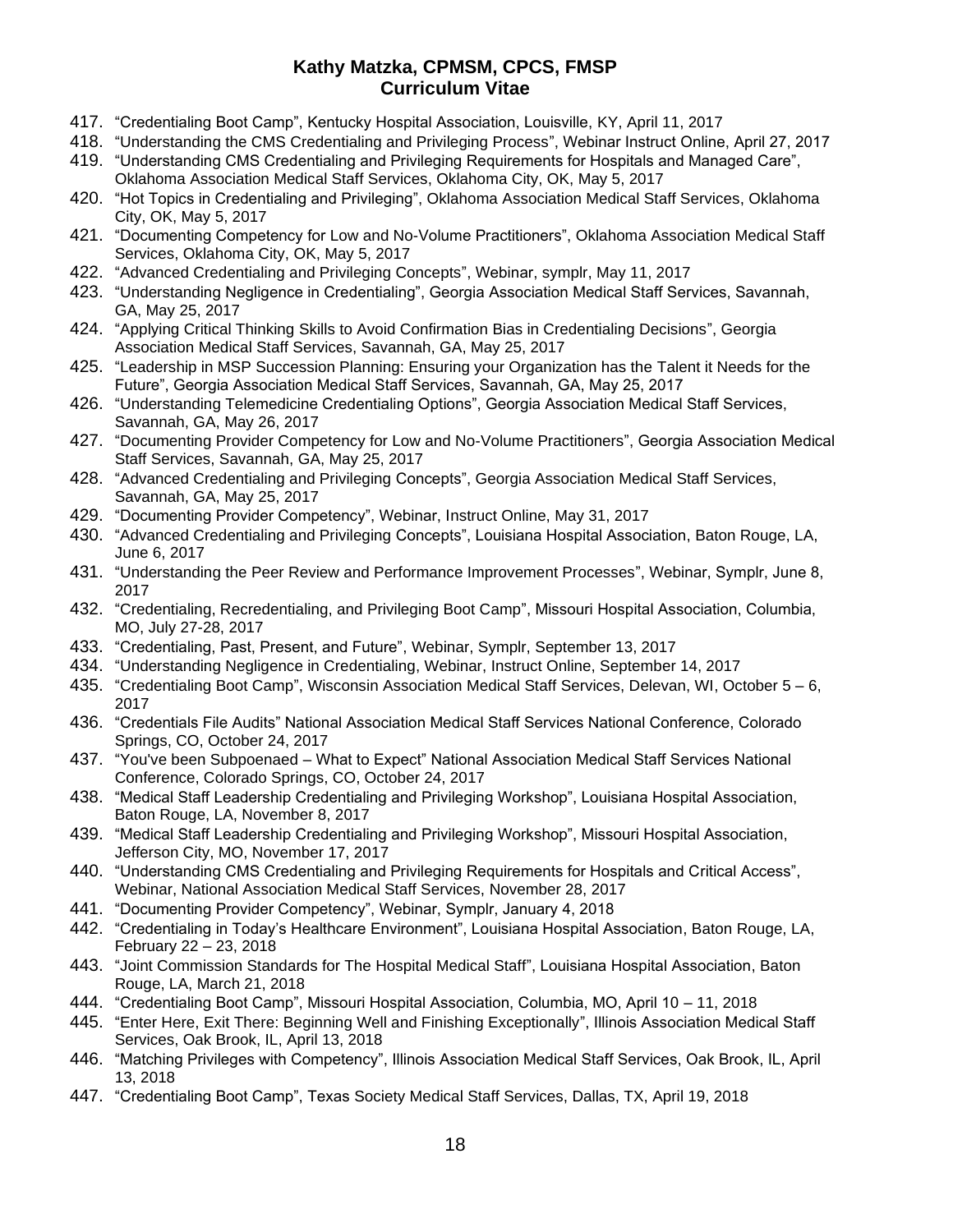- 448. "MSPs Take Charge: Defining and Communicating Your Value", Minnesota Association Medical Staff Services, Plymouth, MN, April 26, 2018
- 449. "Credentialing, Recredentialing, and Privileging Basics-Overview", Minnesota Association Medical Staff Services, Plymouth, MN, April 26, 2018
- 450. "Hot Topics in Credentialing and Privileging", Minnesota Association Medical Staff Services, Plymouth, MN, April 26, 2018
- 451. "Overview of Joint Commission Credentialing and Privileging Standards", Webinar, Symplr, May 3, 2018
- 452. "Advanced Credentialing and Privileging", North Carolina Association Medical Staff Services, Concord, NC, May 10, 2018
- 453. "Medical Staff Meeting Management", North Carolina Association Medical Staff Services, Concord, NC, May 10, 2018
- 454. "Documenting Provider Competency for Low and No Volume", North Carolina Association Medical Staff Services, Concord, NC, May 10, 2018
- 455. "You've Been Subpoenaed: What's next?", North Carolina Association Medical Staff Services, Concord, NC, May 10, 2018
- 456. "Enter Here, Exit There: Beginning Well and Finishing Exceptionally", North Carolina Association Medical Staff Services, Concord, NC, May 10, 2018
- 457. "Credentialing Boot Camp", Maine Association Medical Staff Services, Portland, ME, June 8, 2018
- 458. "Credentialing Boot Camp", Mississippi Hospital Association, Madison, MS, July 19 20, 2018
- 459. "Keeping Medical Staff Bylaws Current", Webinar, Symplr, September 13, 2018.
- 460. "Credentialing Boot Camp", North Dakota Hospital Association, Bismarck, ND, November 6-7, 2018
- 461. "Is it Time to Rewrite the HCQIA of 1986?", National Credentialing Forum, February 7, 2019
- 462. "Temporary Privileges: Meeting Patient Need without Compromising Patient Safety", Engage Conference, symplr, Las Vegas, NV, February 22, 2019
- 463. "Documenting Provider Competency for Low and No-Volume Practitioners", Engage Conference, symplr, Las Vegas, NV, February 22, 2019
- 464. "Credentialing in Today's Healthcare Environment", Louisiana Hospital Association, Baton Rouge, LA, February 26 – 27, 2019
- 465. "Advanced Concepts in Credentialing and Privileging", Louisiana Hospital Association, Baton Rouge, LA, March 26, 2019
- 466. "Medical Staff Leadership Credentialing and Privileging Workshop", Louisiana Hospital Association, Baton Rouge, LA, March 27, 2019
- 467. "Advanced Credentialing and Privileging Concepts", Missouri Hospital Association, Columbia, MO, April 11, 2019
- 468. "Today's Red Flags and How They May Differ from the Past", Tennessee Association Medical Staff Services, Pigeon Forge, TN, April, 18, 2019
- 469. "Dealing with Information Received Outside the Credentialing/Peer Review Process", Tennessee Association Medical Staff Services, Pigeon Forge, TN, April, 18, 2019
- 470. "Understanding Negligence in Credentialing", Tennessee Association Medical Staff Services, Pigeon Forge, TN, April, 18, 2019
- 471. "What to Expect if \*(When) You are Sued for Negligent Credentialing", Tennessee Association Medical Staff Services, Pigeon Forge, TN, April, 18, 2019, Tennessee Association Medical Staff Services, Pigeon Forge, TN, April, 18, 2019
- 472. "Developing Critical Thinking Skills in Credentialing and Privileging", Tennessee Association Medical Staff Services, Pigeon Forge, TN, April, 18, 2019
- 473. "Enter Here, Exit There: Beginning Well and Finishing Exceptionally", Tennessee Association Medical Staff Services, Pigeon Forge, TN, April, 18, 2019
- 474. "You've Been Subpoenaed: What to Expect", Texas Association Medical Staff Services, San Antonio, TX, April 25, 2019
- 475. "Enter Here, Exit There: Beginning Well and Finishing Exceptionally", Texas Association Medical Staff Services, Pigeon Forge, TN, April, 18, 2019
- 476. "Hot Topics in Credentialing and Privileging", Webinar, American Medical Association, June 11, 2019.
- 477. "Advanced Credentialing Concepts", Mississippi Hospital Association, Madison, MI, July 24, 2019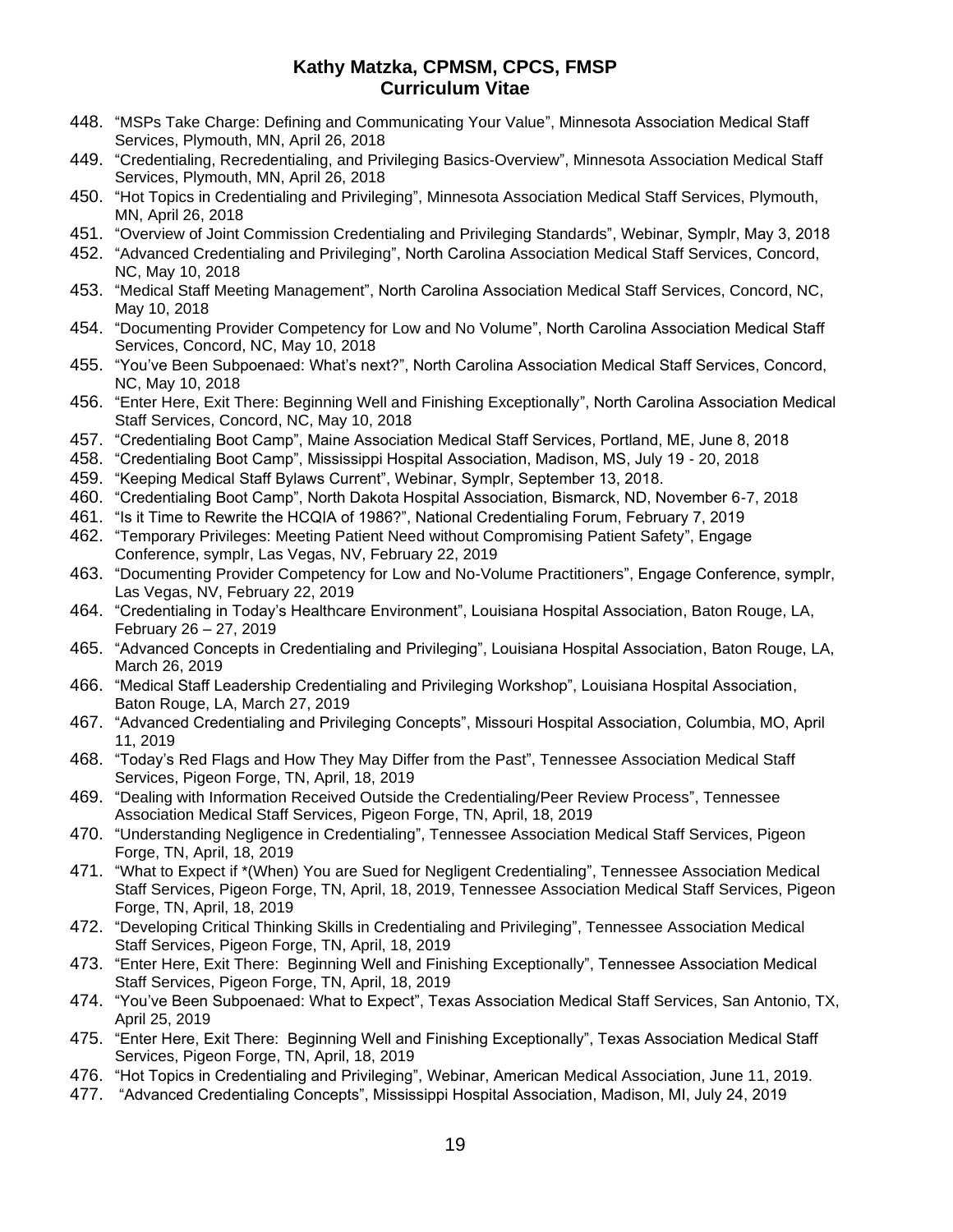- 478. "Joint Commission Standards for Hospital Medical Staff, Mississippi Hospital Association, Madison, MI, July 25, 2019
- 479. "Temporary Privileges: Meeting Patient Need without Compromising Patient Safety", Engage Conference, symplr, Denver, CO, September 20, 2019
- 480. "Documenting Competency for Low and No-Volume Practitioners", Engage Conference, symplr, Denver, CO, September 20, 2019
- 481. "Enter Here, Exit There: Beginning Well and Finishing Exceptionally", Texas Society Medical Staff Services, San Antonio, TX, , April, 25, 2019
- 482. "You've Been Subpoenaed What to Expect", Texas Society Medical Staff Services, , San Antonio, TX April, 25, 2019
- 483. "Understanding CMS Credentialing and Privileging Requirements for Hospitals, Ambulatory, and Critical Access, NAMSS National Conference, Philadelphia, PA, October 22, 2019
- 484. "Enter Here, Exit There: Beginning Your Career Well and Finishing It Exceptionally", NAMSS National Conference, Philadelphia, PA, October 23, 2019
- 485. "Documenting Provider Competency for Low and No-Volume Practitioners", Connecticut Association Medical Staff Services, Wallingford, CT, November 8, 2019
- 486. "Today's Red Flags: Some Things Change, and Others Stay the Same, Connecticut Association Medical Staff Services, Wallingford, CT, November 8, 2019", Connecticut Association Medical Staff Services, Wallingford, CT, November 8, 2019
- 487. "MSP's Take Charge-Defining and Communicating your Value", Connecticut Association Medical Staff Services, Wallingford, CT, November 8, 2019
- 488. "Hot Topics in Credentialing & Privileging", Connecticut Association Medical Staff Services, Wallingford, CT, November 8, 2019
- 489. "Consulting as an Expert Witness in Negligent Credentialing Claims", National Association Medical Staff Services, Seattle, Webinar, December 4, 2019
- 490. "Temporary Privileges: Meeting Patient Need without Compromising Patient Safety", Engage Conference, symplr, Nashville, TN, December 13, 2019
- 491. "Documenting Competency for Low and No-Volume Practitioners", Engage Conference, symplr, Nashville, TN, December 13, 2019
- 492. "Meeting Planning", Webinar, Arizona Association Medical Staff Services, February 14, 2020
- 493. "Preparing Agendas and Minutes", Webinar, Arizona Association Medical Staff Services, February 21, 2020
- 494. "Evaluating the Effectiveness of Medical Staff Meetings", Webinar, Arizona Association Medical Staff Services, February 28, 2020
- 495. "Basics of Parliamentary Procedure", Webinar, Arizona Association Medical Staff Services, March 6, 2020
- 496. "Credentialing in Today's Healthcare Environment, Boot Camp", Louisiana Hospital Association, Baton Rouge, LA, March 3 – 4, 2018
- 497. "COVID-19: Disaster, Emergency, and Temporary Provider Privileges", Webinar, Louisiana Hospital Association, March 26, 2020
- 498. "Disaster, Emergency, and Temporary Provider Privileges", Webinar, symplr, April 7, 2020
- 499. "Understanding Telemedicine Credentialing Options", Webinar, Mississippi Hospital Association, June 18, 2020
- 500. "Understanding Negligence in Credentialing: Avoiding Costly Mistakes in Credentialing and Privileging", Webinar, Lockton Companies, LLC, September 1, 2020
- 501. "Documenting Practitioner Competency", Webinar, Missouri Hospital Association, September 8, 2020
- 502. "Temporary Privileges and Expedited Credentialing: Meeting Patient Need Without Compromising Patient Safety", Webinar, Missouri Hospital Association, September 22, 2020
- 503. "Understanding Negligence in Credentialing" Webinar, Missouri Hospital Association, October 6, 2020
- 504. "MSPs Take Charge: Defining and Communicating Your Value", Webinar, Utah Association Medical Staff Services, Jackson, MS, October 23, 2020
- 505. "MSPs Take Charge: Defining and Communicating Your Value", Webinar, Indiana Association Medical Staff Services, Jackson, MS, October 30, 2020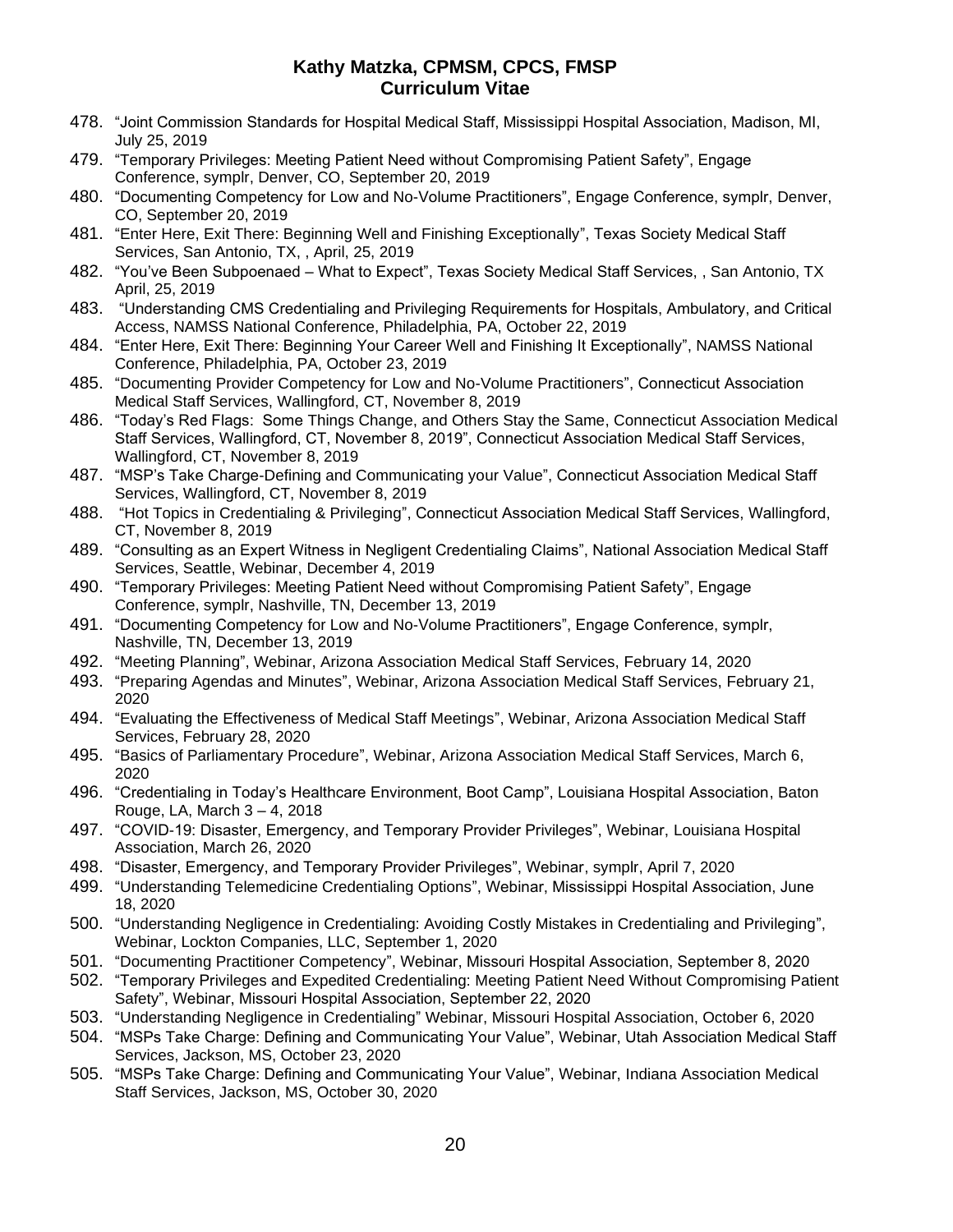- 506. "Epic Fails: Avoiding Credentialing and Privileging Errors", Webinar, Indiana Association Medical Staff Services, Jackson, MS, October 30, 2020
- 507. "Understanding Credentialing Options for Telemedicine", Webinar, HealthLeaders Media, November 19, 2020
- 508. "Documenting Practitioner Competency", Webinar, North Dakota Hospital Association, November 3, 2020
- 509. "Temporary Privileges and Expedited Credentialing: Meeting Patient Need Without Compromising Patient Safety", Webinar, North Dakota Hospital Association, November 10,2020
- 510. "Understanding Negligence in Credentialing" Webinar, North Dakota Hospital Association, November 17, 2020
- 511. CMS Credentialing and Privileging Requirements, Webinar, Bryan Health, March 9, 2021
- 512. Documenting Competency for Low Volume Providers, Webinar, Bryan Health, March 9, 2021
- 513. "Understanding Telemedicine Credentialing Options", Webinar, Arizona Association Medical Staff Services, June 18, 2021
- 514. "Credentials File Audits: Tools & Techniques for Credentialing Compliance", Webinar, Arizona Association Medical Staff Services, June 18, 2021
- 515. "The Aging Practitioner: Protecting Practitioner Rights While Guarding Patient Safety", Webinar, Lockton Companies, LLC, September 7, 2021
- 516. "Epic Fails: Avoiding Credentialing and Privileging Errors", Webinar, Connecticut Association Medical Staff Services, September 9, 2021
- 517. "Temporary Privileges: Meeting Patient Need without Compromising Patient Safety", Virtual Conference, Kentucky Association Medical Staff Services, September 10, 2021
- 518. "Understanding Credentialing Options for Telemedicine", Virtual Conference, Kentucky Association Medical Staff Services, September 10, 2021
- 519. "Today's Red Flag's: Some Things Change, and Others Stay the Same", Virtual Conference, Kentucky Association Medical Staff Services, September 10, 2021
- 520. "Credentialing, Recredentialing, and Privileging Basics", Virtual Conference, Minnesota Association Medical Staff Services, September 30, 2021
- 521. "Documenting Provider Competency", Virtual Conference, Minnesota Association Medical Staff Services, September 30, 2021
- 522. "Epic Fails: Avoiding Credentialing and Privileging Errors", Virtual Conference, Maryland Association Medical Staff Services, November 5, 2021
- 523. "Credentials File Audits: Tools & Techniques for Credentialing Compliance", Virtual Conference, Maryland Association Medical Staff Services, November 5, 2021
- 524. "Today's Red Flags: Some Things Change, Others Remain the Same", Webinar, North Dakota Hospital Association, November 9, 2021
- 525. "The Aging Practitioner: Protecting Practitioner Rights While Guarding Patient Safety", Webinar, North Dakota Hospital Association, November 16, 2021
- 526. "Epic Fails: Avoiding Credentialing and Privileging Errors", Webinar, North Dakota Hospital Association, November 23, 2021
- 527. "Executive Credentialing & Provider Enrollment", Webinar, Missouri Hospital Association, February 22, 2022
- 528. "Understanding the Peer Review vs Performance Improvement Processes", Webinar, Heartland Health Alliance, March 8, 2022
- 529. "Advanced Credentialing and Privileging Concepts", Virtual Conference, New Jersey Association Medical Staff Services, April 7, 2022
- 530. "The World of Critical Thinking Skills", Virtual Conference, Illinois Association Medical Staff Services, April 8, 2022
- 531. "Hospital Credentialing and Recredentialing Basics Overview", Webinar, Missouri Hospital Association, April 26, 2022
- 532. "Epic Fails: Avoiding Credentialing and Privileging Errors", Webinar, Missouri Hospital Association, May 3, 2022
- 533. "Epic Fails: Avoiding Credentialing and Privileging Errors", Ohio Association Medical Staff Services, Columbus, OH, April 22, 2022